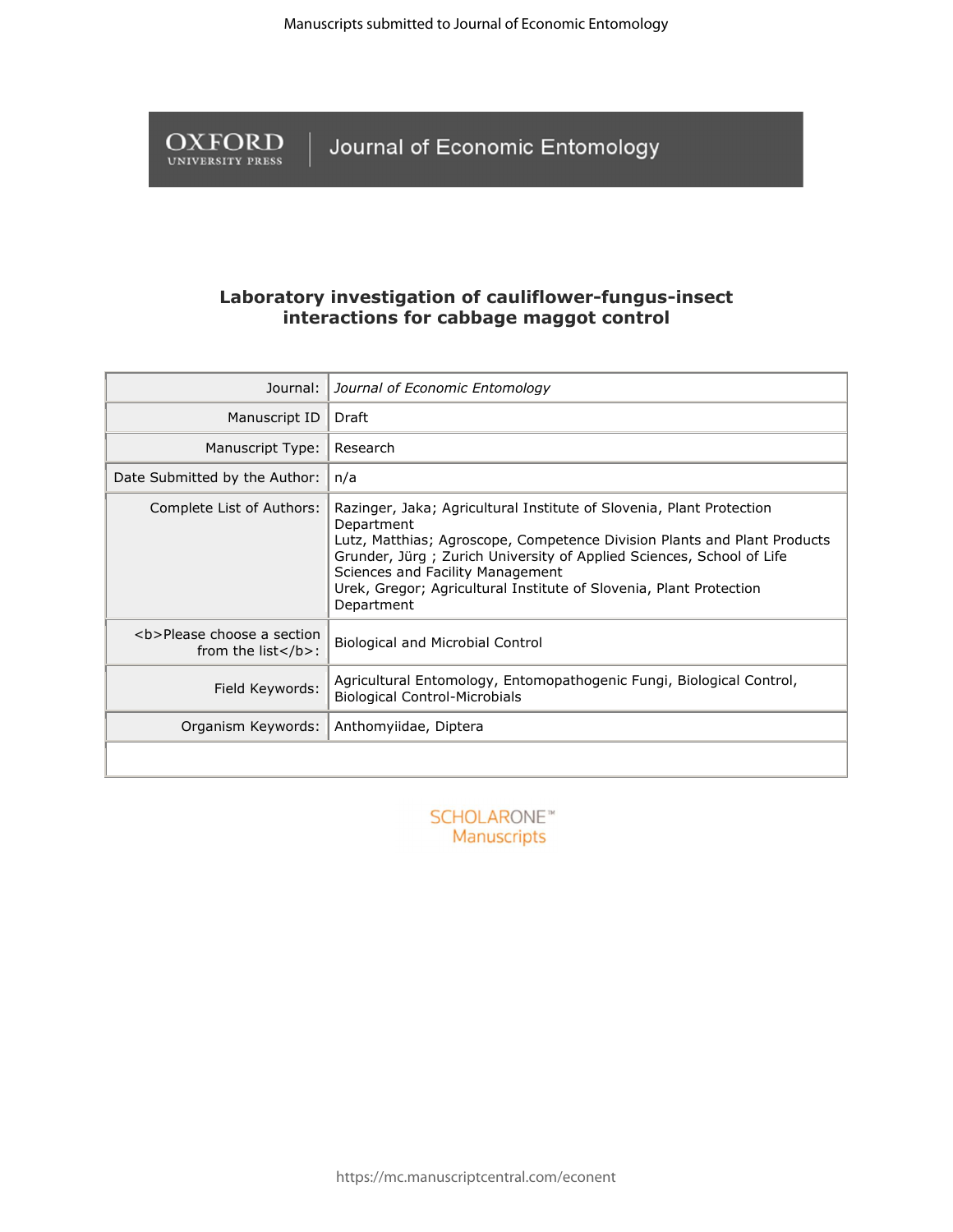| $\mathbf{1}$<br>$\overline{2}$<br>3 | Laboratory investigation of cauliflower-fungus-insect interactions for<br>cabbage maggot control                                                          |
|-------------------------------------|-----------------------------------------------------------------------------------------------------------------------------------------------------------|
| $\overline{4}$                      | Jaka Razinger <sup>1*</sup> , Matthias Lutz <sup>2</sup> , Jürg Grunder <sup>3</sup> and Gregor Urek <sup>1</sup>                                         |
| 5                                   |                                                                                                                                                           |
| $\boldsymbol{6}$<br>$\overline{7}$  | <sup>1</sup> Agricultural Institute of Slovenia, Plant Protection Department, Hacquetova ulica 17,<br>Ljubljana, SI-1000, Slovenia                        |
| 8<br>9                              | <sup>2</sup> Agroscope, Competence Division Plants and Plant Products, Schloss 1, Wädenswil, CH-<br>8820 Switzerland                                      |
| 10<br>11                            | <sup>3</sup> Zurich University of Applied Sciences, School of Life Sciences and Facility Management,<br>Campus Grueental, Wädenswil, CH-8820, Switzerland |
| 12                                  |                                                                                                                                                           |
| 13<br>14                            | *Corresponding author: email <i>jaka.razinger@kis.si</i> , tel. +386 1 2805 117, fax. +386 1 2805<br>255                                                  |
| 15                                  |                                                                                                                                                           |
| 16<br>17                            | Running head: Razinger et al.: Cauliflower-Fungus-Insect Interactions for Cabbage Root Fly<br>Control                                                     |
| 18                                  |                                                                                                                                                           |
| 19                                  | Section of the journal: biological and microbial control                                                                                                  |
| 20                                  |                                                                                                                                                           |
| 21                                  |                                                                                                                                                           |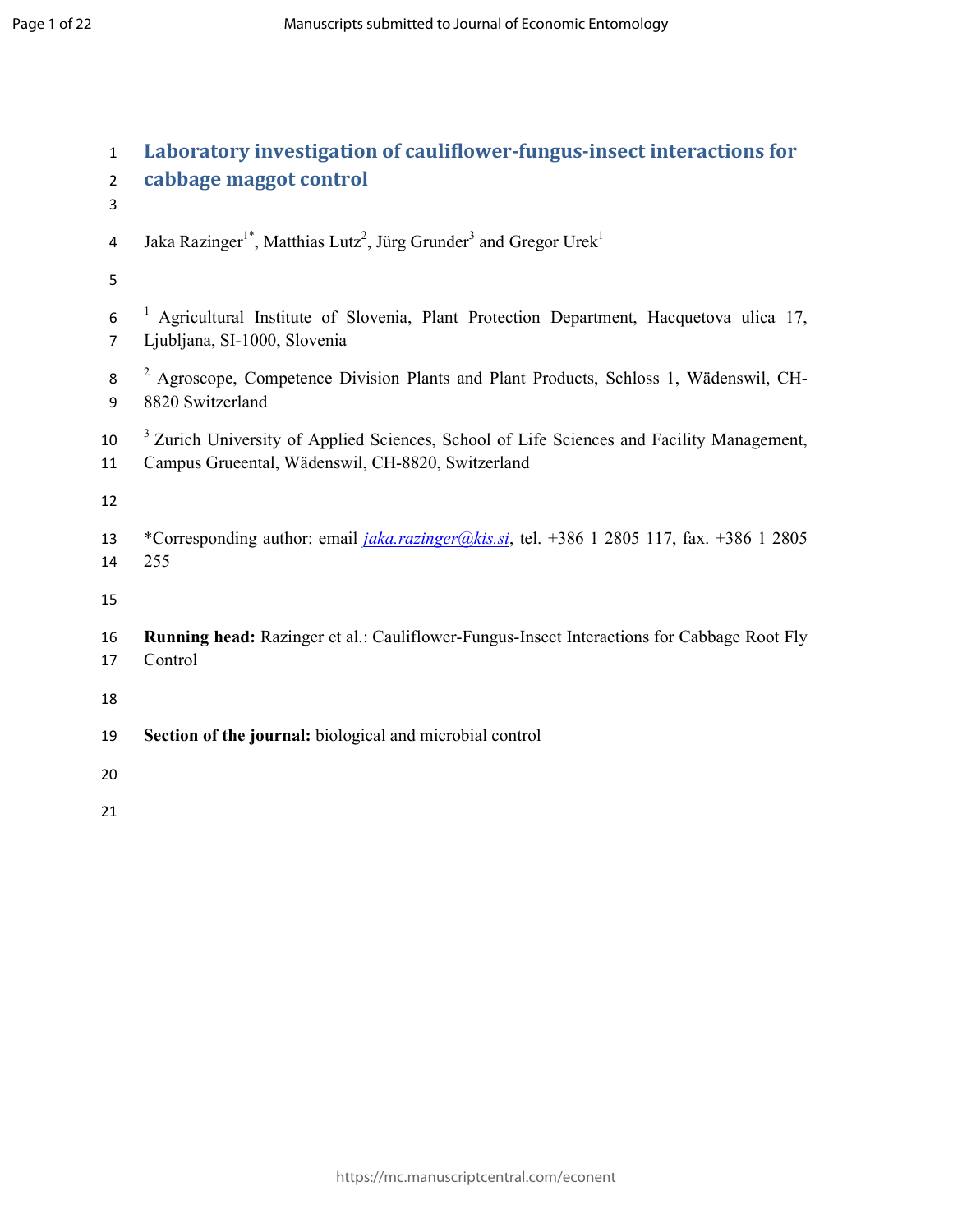### **ABSTRACT**

The cabbage maggot (also known as cabbage root fly – CRF; *Delia radicum* L.) is a serious pest in brassicas. The pest's soil dwelling larvae are especially damaging to young brassica transplants. In light of toxic soil insecticide phase-out novel biocontrol management solutions are sought for. Our research is focused on the development of a biological control strategy involving cauliflower plantlet inoculation with insect pathogenic fungi. The article presents 28 the results of a laboratory investigation of cauliflower  $\times$  microbe  $\times$  CRF interactions. Seven isolates of fungi (entomopathogenic and rhizosphere competent fungi and soil saprotrophs) were tested for their pathogenicity to CRF and their effects on cauliflower plantlets. The laboratory experiments were performed in sterilized substrate. Several strains significantly increased CRF mortality, some at par with a commercial bioinsecticide based on *B. bassiana*. All strains colonized the rhizoplane, however to varying extent. Some isolates were also re-isolated from within healthy plant tissues and thus identified as endophytes. The method of applying conidia had a significant effect on survival and weight of seedlings and rhizoplane and endophytic colonization rates. Two *M. brunneum* Petsch isolates exhibited plant growth promotion effects when ungerminated seeds were coated with conidia. The ecological 38 implications of plant  $\times$  microbe  $\times$  pest interactions and options for improving the effectiveness of a fungal-based biological CRF management strategy are discussed.

#### **KEYWORDS**

Biological control, crop-arthropod-microbe interactions; entomopathogenic fungi, insect; plant-microbe-insect interactions; low-risk; plant protection; rhizosphere competence; soil pest.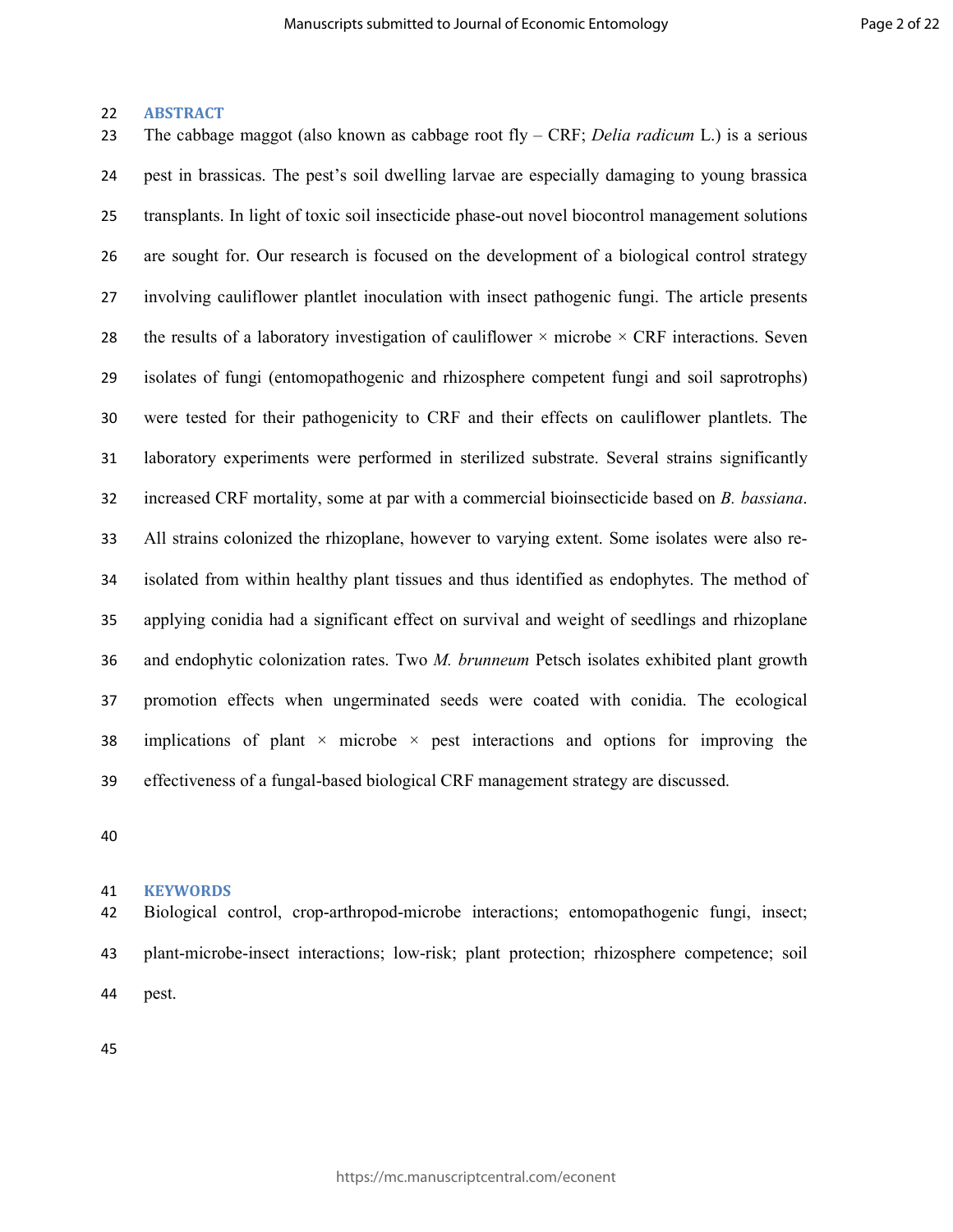# **Introduction**

The cabbage maggot (*Delia radicum* L.) or the cabbage root fly (CRF) is a significant pest of cabbage crops. Problems are caused after females lay their eggs within 5 cm of the stem base of the host plants (Mukerji 1971). The newly hatched larvae crawl through the soil to find and feed on roots or bore directly into the young stems and this can cause serious economic damage. Most challenging are the early fly generations as they affect early developing, high value crops (Bligaard 1999). Depending on the measures taken and the CRF population pressure, yield losses of up to a 100% are possible (Ferry et al. 2009). Especially problematic are direct damages when parts of plants for consumption (e.g., roots of radish, swedes or turnips) are infested. Indirect damages caused by larvae feeding on non-consumed tissue can be tolerated a to a certain degree (Finch 1993, Herbst et al. 2017, Razinger et al. 2017). Often only the young transplants need chemical protection from CRF in commercial broccoli or cauliflower production (Bligaard 1999).

The assortment of organophosphate and carbamate insecticides, used to manage CRF in the past (Chandler and Davidson 2005), is declining because of environmental concerns. Accordingly, the (European Parliament 2009) promoted implementation of low-risk methods including nettings and fleeces, lime nitrogen, straw mulch, parasitoid/predator release, chemical cues, variety selection, intercropping, and altered planting time and densities (Straub 1988, Städler and Schöni 1990, Dosdall et al. 1996, 2000, Nawrocka 1996, Ferry et al. 2009, Hummel et al. 2010, Reddy 2011, Cotes et al. 2015, Joseph and Zarate 2015, Herbst et al. 2017). In addition, several articles report the possibility to manage CRF using entomopathogenic or insect-associated fungi (EPF) which can infect and kill dipterous insects (Vänninen et al. 1999, Klingen et al. 2002, Bruck et al. 2005, Thomas and Read 2007, Toledo et al. 2007, Razinger et al. 2014a, Razinger et al. 2014b, Cotes et al. 2015, Myrand et al. 2015, Rännbäck et al. 2015). Pest control through EPF could be optimized by selecting fungal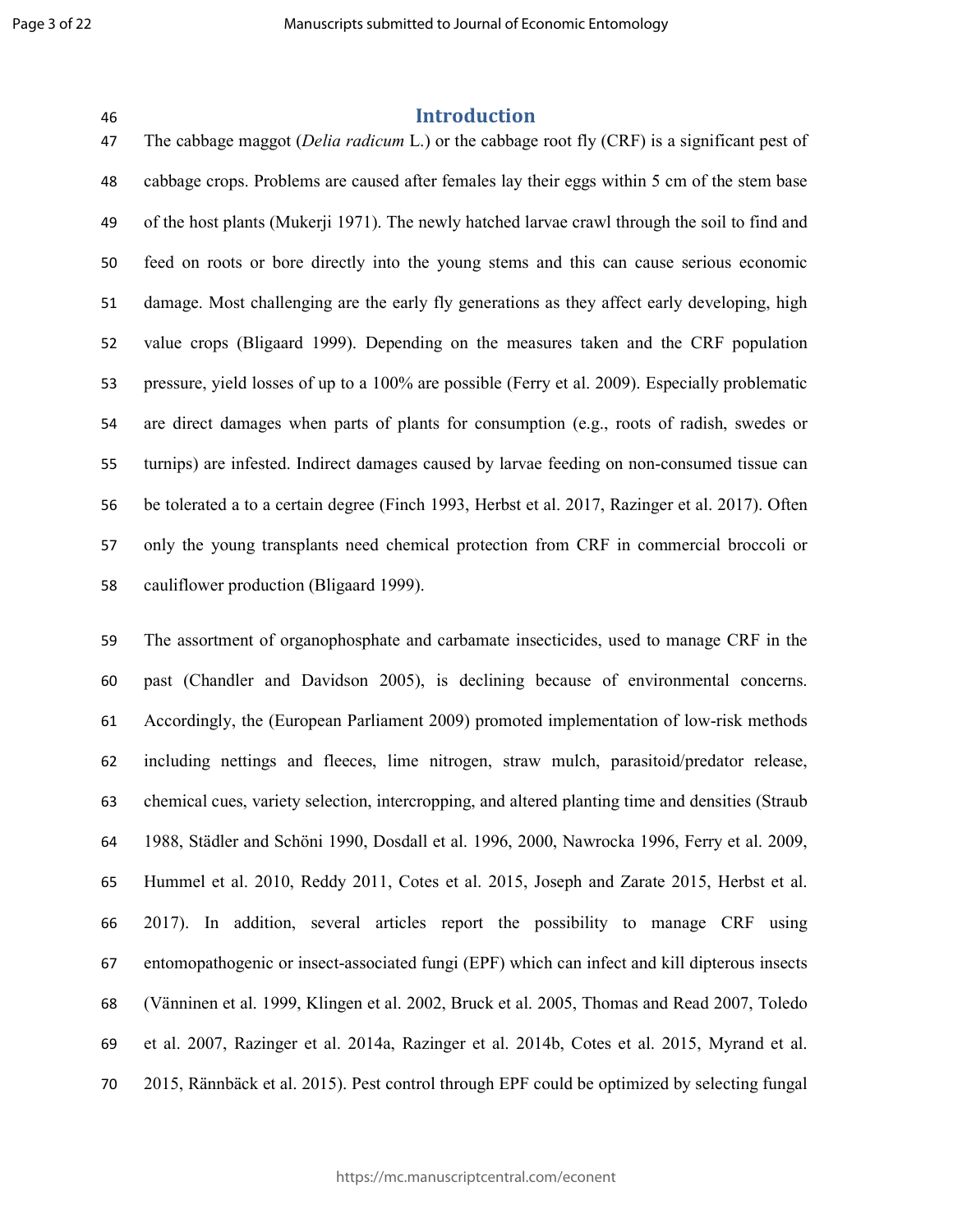species that well-align to the CRF lifecycle or associate cabbage crops as root colonizers and endophytes or soil saprotrophs. There is thus an increasing need to understand interactions between fungi, plants, and pests to increase the efficiency of pest control strategies with EPF.

This article presents the results of our ongoing research on evaluating EPF and potentially plant growth promoting fungi as CRF biocontrol agents. Selected fungal species were previously tested already in glasshouse settings and in commercial field cauliflower production settings (Razinger et al. 2014b, Razinger et al. 2017). The present study focused 78 on plant  $\times$  microbe interactions under controlled laboratory conditions.

# **Materials and methods**

## **Fungal pathogenicity to CRF**

Flies used in the *in vitro* pathogenicity bioassays were reared as described elsewhere (Razinger et al., 2014b). The fungal strains used were obtained and conidial suspensions prepared as described elsewhere (Razinger et al., 2014a). The tested fungi were *Metarhizium brunneum* (strains H.J.S. 1154 and 1868), *Beauveria bassiana* (Bals.-Criv.) Vuill. (H.J.S. 1174), *Clonostachys solani* f. *nigrovirens* (J.F.H. Beyma) Schroers (H.J.S. 1828), *Trichoderma atroviride* P. Karst. (H.J.S. 1873), *T. koningiopsis* Samuels, C. Suárez & H.C. Evans (H.J.S. 1874), and *T. gamsii* Samuels & Druzhin. (H.J.S. 1876). The ability of the fungi to infect CRF eggs or larvae and negatively affect their survival was tested. The test vessel was a 100 ml polypropylene plastic pot, into which a 9-cm sterile filter paper, moistened with 90 1.5 ml of sterile demineralized water, and a  $5 \times 20 \times 20$  mm piece of surface sterilized rutabaga was placed. Five fresh CRF eggs were placed into the test vessel 35 mm from the rutabaga 92 slices. A volume of 50 µl of  $1 \times 10^8$  viable conidia ml<sup>-1</sup> was pipetted onto CRF eggs. The test vessels were sealed with parafilm and put into an environmental chamber at 22°C, 77% RH, without illumination. Insecticide Marshal 25 CS (a.i. carbosulfan 24.5%; 0.1% (v/v) dilution;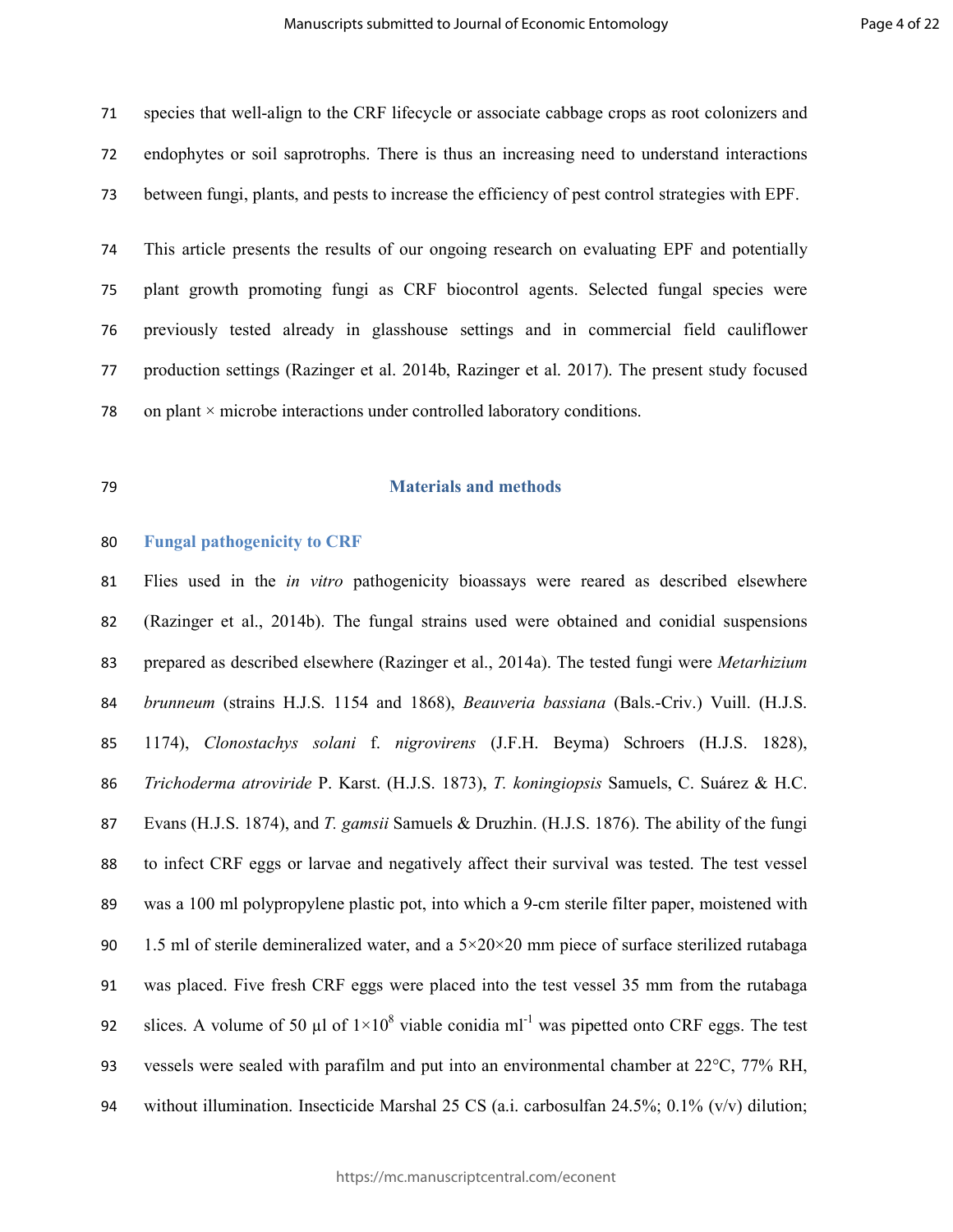Maag Agro, Switzerland) was used as a positive control. Bioinsecticide Naturalis (a.i. *Beauveria bassiana* ATCC 74040; 0.1% (v/v) dilution; Andermatt biocontrol AG, Switzerland,) and bioinsecticide Delfin (a.i. *Bacillus thuringiensis* var. *kurstaki*; 0.5% (v/v) dilution; Andermatt biocontrol AG, Switzerland) were used as reference biocontrol agents. 99 Tween 80 was used in the negative control treatment  $(0.05\%$  (v/v) dilution). Five separate test vessels were made for each treatment and the experiment replicated three times independently 101  $(n=15)$ .

**Cauliflower-fungus interactions in multi-well plates** 

### **Experimental set-up**

The multi-well plate experiment was performed under controlled conditions at 77% RH, 18: 6 h at 20: 18 °C day: night regime in sterile 6-well plates. To each chamber of the 6-well plate 2.5 g of twice autoclaved sterile commercial planting substrate and one surface sterilized seed of cauliflower cultivar 'Neckerperle' was placed. The seed surface sterilization was performed by immersing seeds for 3 min in 70% ethanol with mixing. Then, the seeds were rinsed with sterile demineralized water and allowed to dry in a laminar flow chamber. The surface sterilization procedure was tested by placing five surface sterilized seed onto PDA plates. No fungal colonies were observed after one week incubation at 25°C.

#### **Treatments**

Fungi were inoculated into the test vessels by placing sporulating agar plugs (MEA for *Trichoderma* spp. and PDA for other strains; diameter of 8 mm) below germinating seeds, or coating surface sterilized seeds with conidia. For seed coating exposure, conidial suspensions 116 of a concentration of  $5\times10^7$  conidia mL<sup>-1</sup> were prepared in 1% carboxymethyl cellulose (CMC; Sigma–Aldrich Chemie GmbH, Steinheim, Germany). Eighty seeds were vortexed in 50 mL centrifuge tubes containing 10 mL of CMC-conidial suspensions for 30 s, then the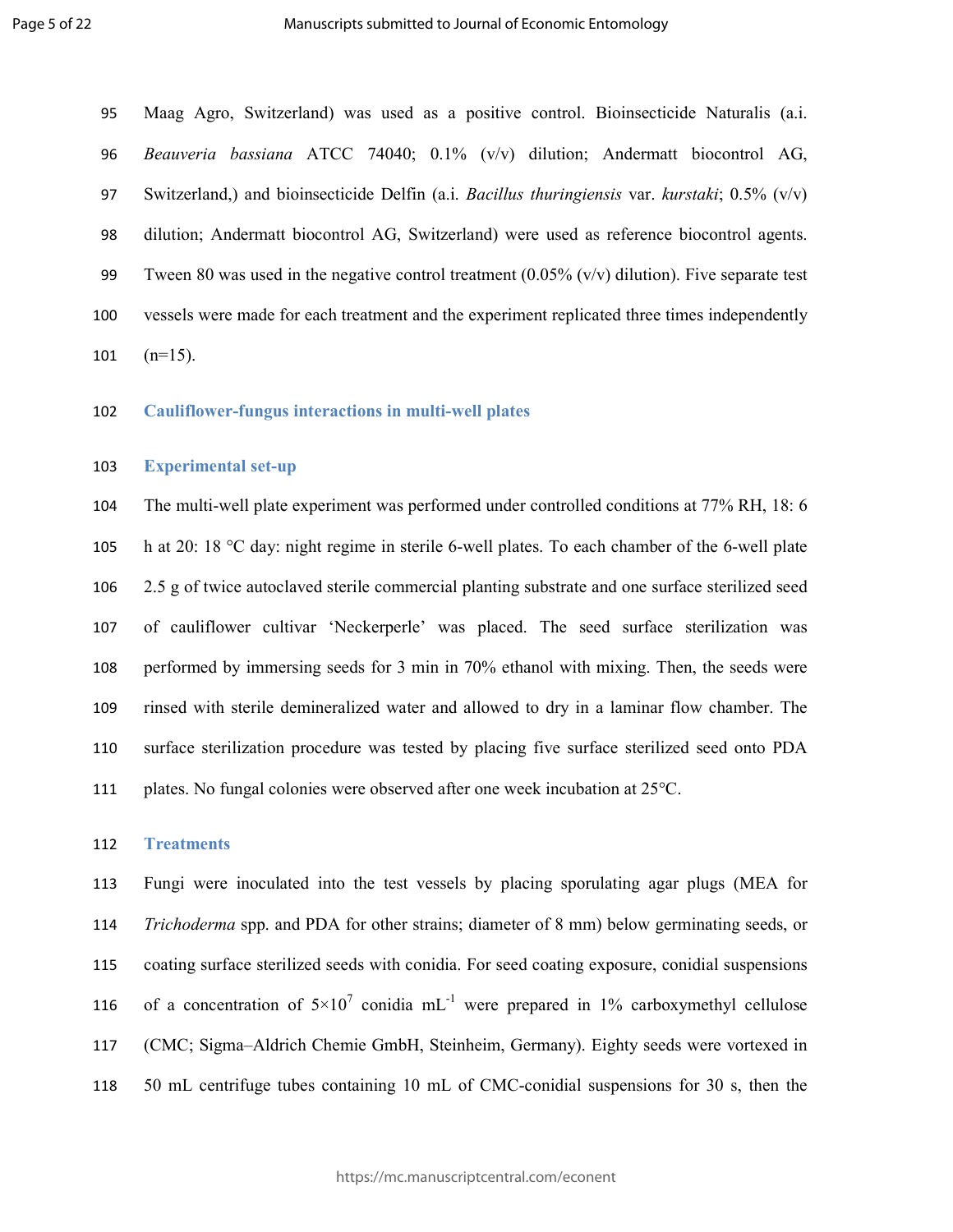excess conidial suspension was removed and the seeds spilled onto a sterile petri dish and allowed to dry in a laminar flow chamber. The amount of conidia attached to the seeds was estimated by washing the conidia off five seeds per fungal treatment in 0.05% Tween 80. The number of conidia was assessed by plating serial dilutions on 1.5% malt extract agar (Sigma– Aldrich Chemie GmbH, Steinheim, Germany). Washing and plating was performed in 124 triplicate. The coating procedure resulted in (means  $\pm$  SE)  $4.5 \times 10^3 \pm 2.3 \times 10^3$  viable *M*. *brunneum* 1154 conidia per seed,  $3.5 \times 10^3 \pm 1.0 \times 10^3$  (*M. brunneum* 1868),  $2.7 \times 10^4 \pm 5.8 \times 10^3$  126 (*B. bassiana* 1174),  $2.0 \times 10^4 \pm 5.4 \times 10^3$  (*C. solani* 1828),  $1.3 \times 10^4 \pm 3.5 \times 10^3$  (*T. atroviride* 127 1873),  $6.8 \times 10^3 \pm 6.9 \times 10^2$  (*T. koningiopsis* 1874),  $4.0 \times 10^3 \pm 1.2 \times 10^3$  (*T. gamsii* 1876), and 0.0  $128 \pm 0.0$  (control). The 'plugs' treatment was performed in three wells per fungal strain and the experiment repeated independently twice (n=6). The 'seed coating' treatment was performed in six wells per fungal strain and the experiment repeated independently three times (n=18). The negative control comprised of surface sterilized seeds in the 'plugs' treatment or surface sterilized seeds coated with 1% CMC in the 'seed coating' treatment.

**Evaluation** 

After 28 days parameter plantlet survival was calculated as the quotient between living plantlets and the number of input seeds. Additionally, plants' rhizoplane and endophytic colonization was evaluated as described elsewhere (Razinger et al., 2014b). In brief, five 1- cm-long root pieces were sampled per well to evaluate rhizoplane colonization. The root pieces were washed twice with tap water and five times with sterile demineralized water. The washed root pieces were transferred onto Strasser agar plates (Strasser et al. 1997) for the detection of *M*. *brunneum* (1154 and 1868), *B. bassiana* 1174 and *C. solani* 1828. *Trichoderma* spp. (1873, 1874 and 1876) treated plant material was transferred onto *T. harzianum*-selective medium (THSM; Williams et al. 2003). The Strasser plates were 143 incubated for 14 days, and THSM plates for four days at  $22 \pm 2$  °C. Another collection of five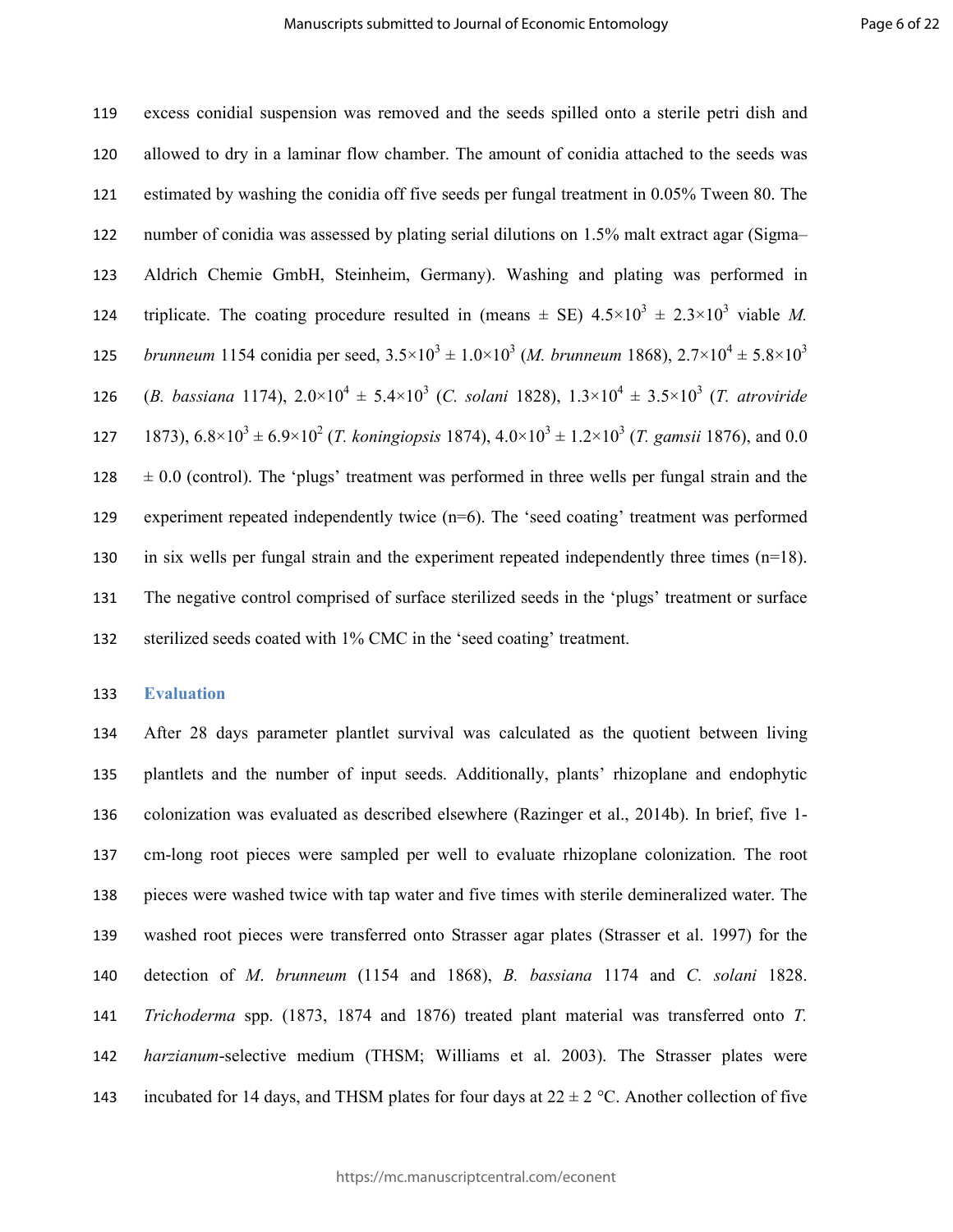washed root pieces, three stem pieces (one cm in length) or two leaves per well were surface sterilized for evaluating endophytic colonization. Surface sterilization was performed in 25- mL Falcon tubes in 10 mL 70% ethanol for three min. During the three minutes submersion the tubes were vigorously vortexed three times for ten seconds. The pieces were then washed with sterile demineralized water. No fungal colonies were encountered when 100 µl final wash-water was pipetted onto Strasser or THSM plates and incubated for one week at 25°C.

## **Pot experiment**

#### **Experimental set-up**

The pot experiment was performed under controlled conditions at 77% RH, 18: 6 h at 20: 18 °C day: night regime in 0.5 L plastic pots. To each pot 0.4 L of twice autoclaved sterile commercial planting substrate was placed. Eight surface sterilized seeds of cauliflower cultivar 'Neckerperle' were placed into each pot. Three pots per treatment were considered replicates; the experiment was repeated twice independently (n=6). The seed surface sterilization was performed as in the multi-well plate experiment described above.

#### **Treatments**

The fungi were applied by inoculating the growing substratum via drenching, or by adding conidia-coated seeds, prepared as described in the multi-well plate experiment. The pots were watered with 30 mL of autoclaved demineralized water. In the drenching exposure, 15 mL of 162 water was replaced with conidial suspensions of a concentration of  $5.3 \times 10^5$  viable conidia mL<sup>-1</sup>. Three separate negative controls were performed. In 'Zero control' untreated seeds were used. In the drenching application negative control seeds were surface sterilized but drenched only with sterile demineralized water. In the seed coating application negative control seeds were surface sterilized and coated with 1% CMC, without conidia.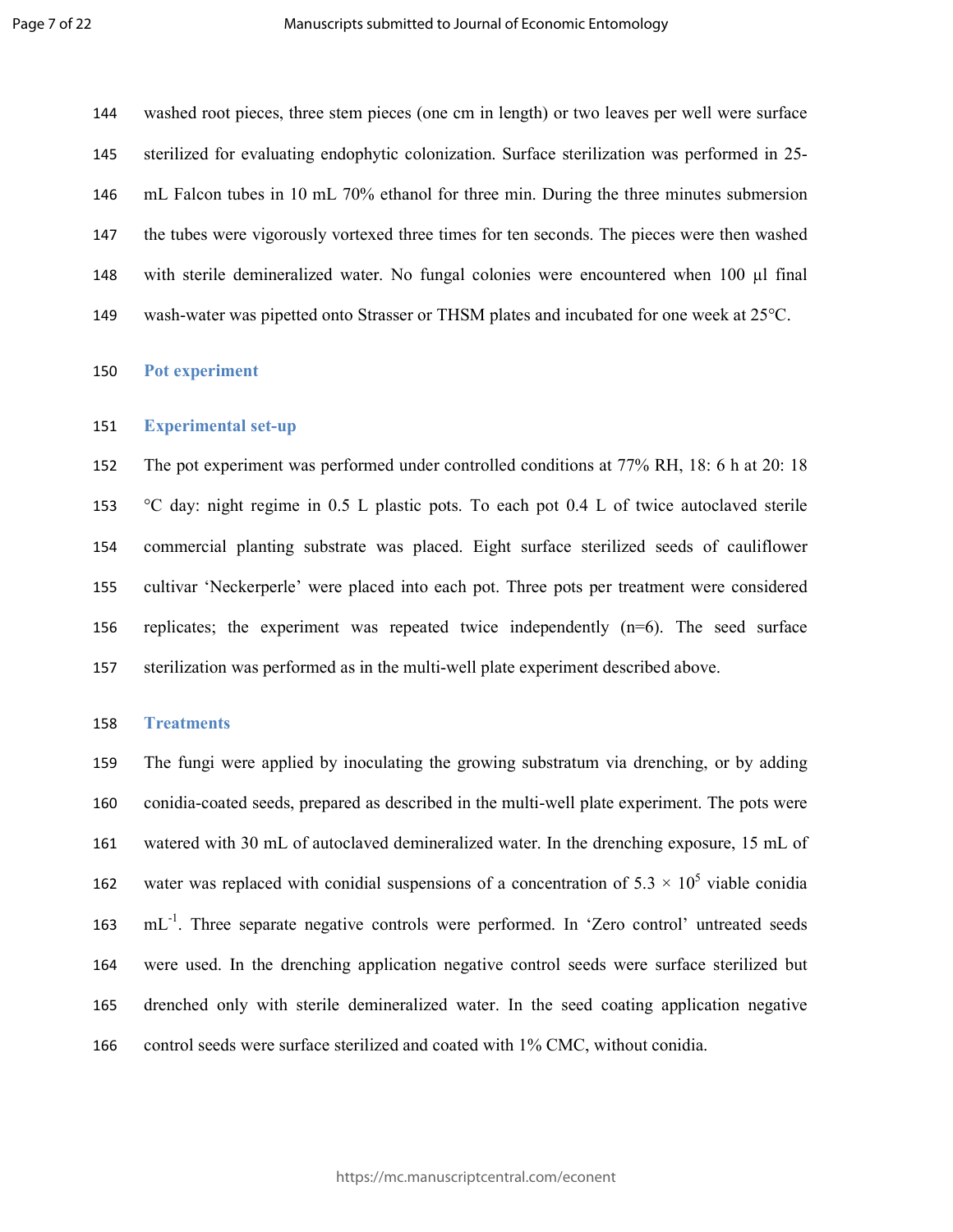## **Evaluation**

After 28 days plantlet survival was evaluated. The plantlets were carefully dug out with the help of tweezers and a spatula. The roots were washed with tap water to remove any adhering test substrate, and blotted on a paper towel to remove any excess tap water. Blotted plantlets were weighed using a high precision laboratory scale (BP 301 S, Sartorius, Germany).

#### **Data analysis**

Results from fungal pathogenicity tests were corrected using Abbott's formula that eliminates errors due to deaths in the control sample (Abbott 1925), and their normality of distribution tested by D'Agostino–Pearson omnibus K2 test. Abbott's mortalities were tested by ANOVA and Student's t-tests. The proportion of surviving plantlets and the degree of rhizosphere or endophytic colonization from multi-well plate experiments was arcsine square root transformed and analyzed by 2-way ANOVA with inoculation method and fungal strain as principal factors, and Bonferroni's multiple comparison post-test. Numerical data from pot experiments was analyzed by ANOVA and Student's t-tests (Motulsky 1995). The analyses were carried out with the statistical software GraphPad Prism 5.00 (GraphPad Software, Inc., La Jolla, CA, USA).

# **Results**

# **Fungal pathogenicity to CRF**

Fungal or (bio)insecticide treatments had a significant effect on the number of surviving 186 larvae in the fungal pathogenicity tests (F<sub>10, 153</sub> = 8.43; P < 0.0001). T-tests showed a significant increase of mortality caused by *M. brunneum* 1154 and 1868, *B. bassiana*, *T. koningiopsis*, bioinsecticide Naturalis and insecticide Marshal. The two most pathogenic 189 agents were *M. brunneum* 1154 (39.9  $\pm$  9.6% mortality) and *B. bassiana* (38.2  $\pm$  6.9% mortality). The reference biocontrol formulations Naturalis and Delfin and the insecticide 191 Marshal caused a mortality of  $38.9 \pm 6.6$ ,  $23.1 \pm 9.7$  and  $100.0 \pm 0.0$ %, respectively (Figure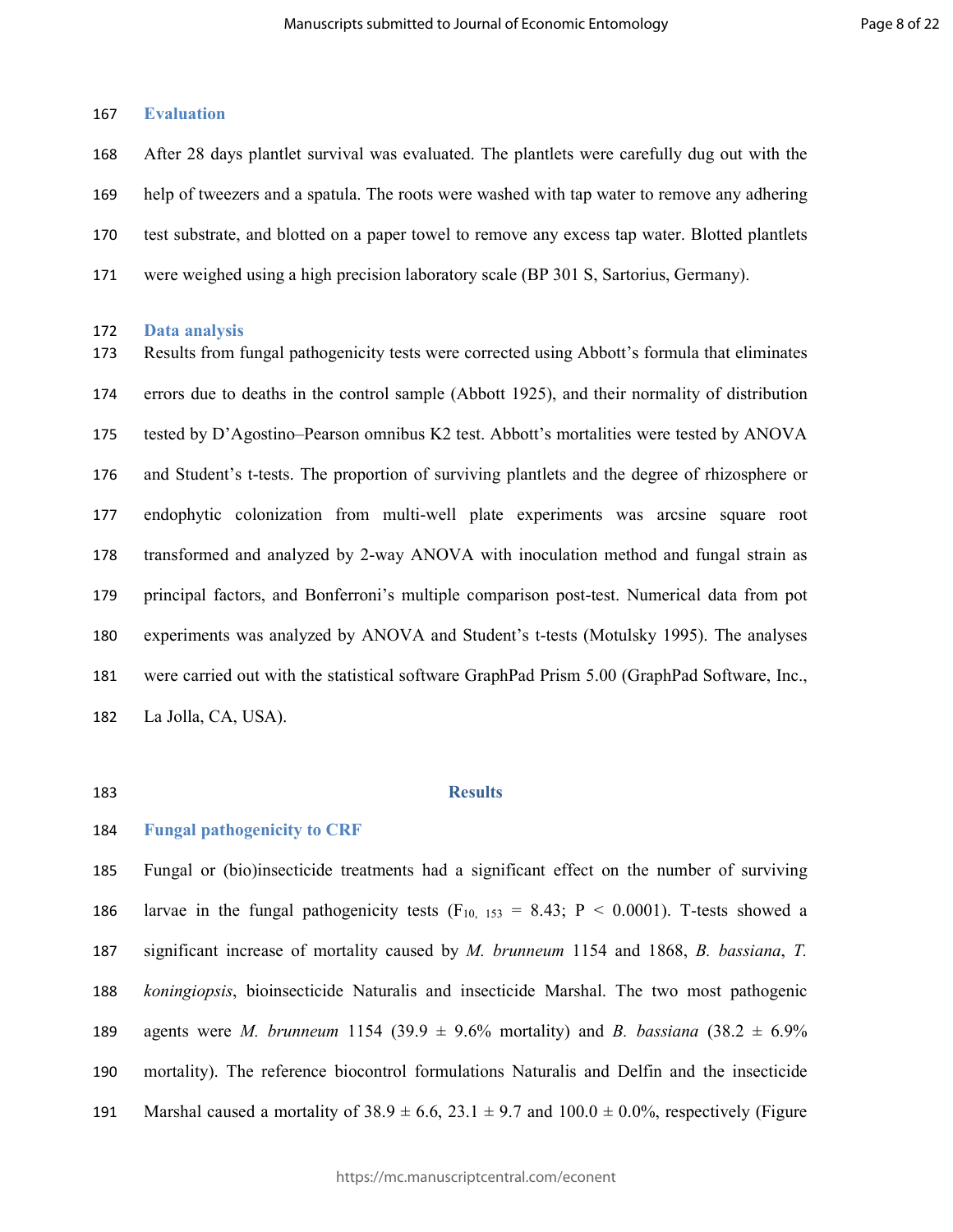- 1). Mycelial growth of *M. brunneum* (1154 and 1868) and *B. bassiana* 1174 emerged from
- eggs and larvae and of Naturalis only from CRF eggs.

## **Cauliflower-fungus interactions in multi-well plates**

The inoculation method (sporulating agar plugs or seed coating) had a significant effect on 196 plantlet survival in multi-well experiments  $(F_{1, 176} = 7.35; p = 0.0074)$ . The effect of the 197 individual fungal strain (F<sub>7, 176</sub> = 1.49; p = 0.174) or the interaction of inoculation method  $\times$ 198 strain  $(F_{1, 176} = 0.74; p = 0.637)$  was not significant. Greatest survival of plantlets was 199 observed in the wells with sporulating agar plugs of *B. bassiana* ( $100 \pm 0\%$ ) and the lowest in negative control of 'seed coating' inoculation (surface sterilized seeds coated with CMC; 30.6 201  $\pm$  7.2%; Figure 2).

202 The inoculation method (F<sub>1, 57</sub> = 18.01; p < 0.0001) and fungal strain (F<sub>7, 57</sub> = 4.72; p = 0.0003) had a significant effect on rhizoplane colonization of the plantlets in multi-well 204 experiments. The interaction of inoculation method  $\times$  strain (F<sub>7, 57</sub> = 1.10; p = 0.381) was not significant. Greater rhizoplane colonization was observed when fungi were delivered into test systems as sporulating agar plugs. The roots of plantlets growing above *M. brunneum* 1154 sporulating agar plugs were significantly more colonized by the fungus than roots grown from coated seeds (Figure 3).

Endophytic tissue colonization was significantly affected by factors inoculation method, fungal taxon and their interaction in all plant organs investigated (Table 1). The highest and most consistent endophytic colonization was observed in the three *Trichoderma* isolates, which were reisolated from all plant organs investigated. Generally, higher endophytic tissue colonization rate in the three *Trichoderma* spp. isolates was obtained when the plantlets were inoculated via sporulating agar plugs. *Metarhizium brunneum* 1154 and 1868 and *C. solani* 1828 were reisolated sporadically from stems or leaves, but were not found in root tissue.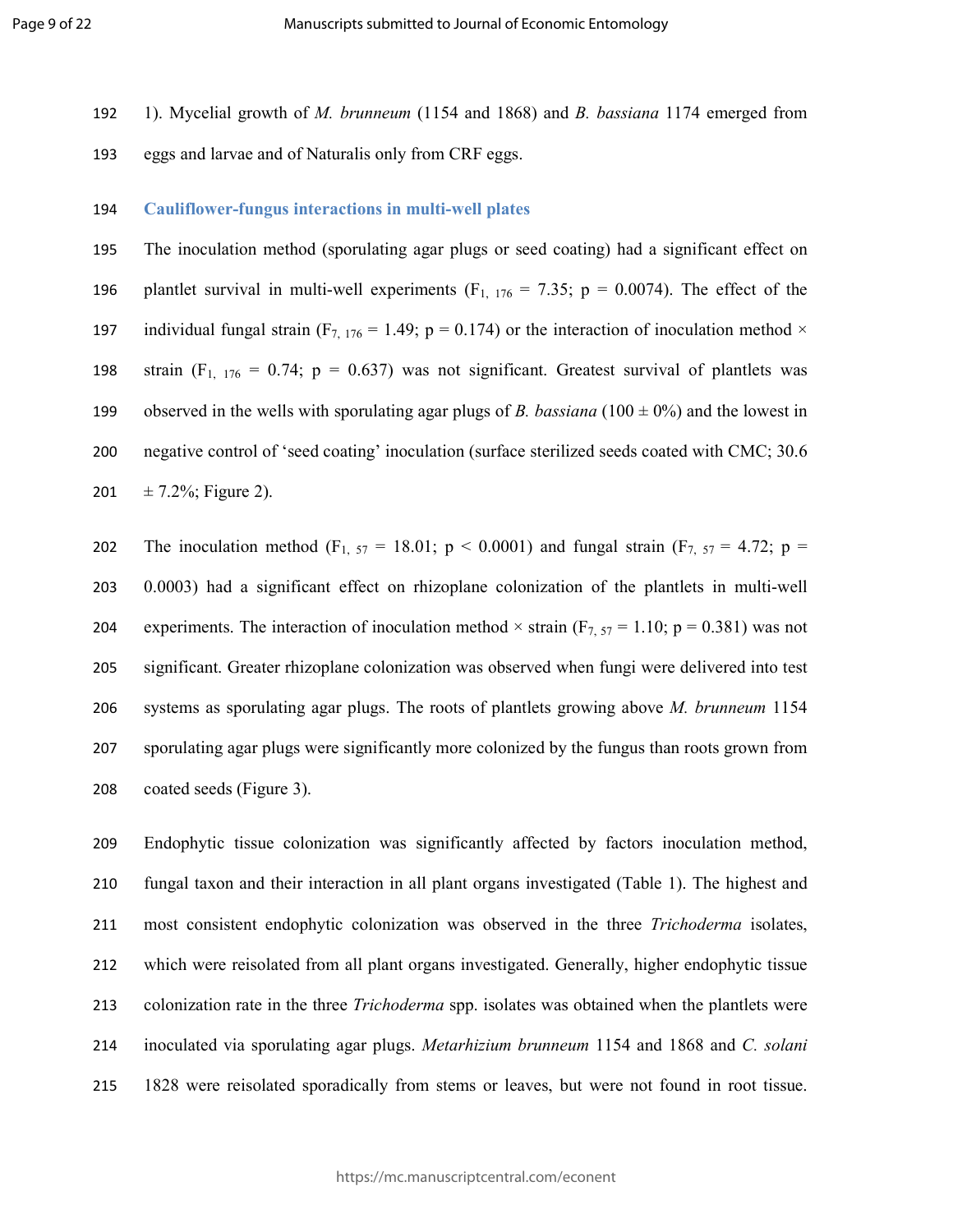216 *Beauveria bassiana* 1174 was not reisolated as an endophyte in any plant organ regardless of

217 the inoculation method.

### 218 **Pot experiment**

219 The factor fungal strain had a significant effect on plantlet survival in pot experiments ( $F_{8, 89}$  = 220 2.19;  $p = 0.0356$ ); the effect of inoculation method (drenching or seed coating;  $F_{1, 89} = 0.08$ ; p

221 = 0.7839) or the interaction of strain  $\times$  inoculation method (F<sub>8, 89</sub> = 0.72; p = 0.6806) was not significant. Plantlet survival and fresh biomass increased in pots where *M. brunneum* (isolates 1154 and 1868) conidia were coated onto surface sterilized seeds compared with plants that emerged from seeds coated without fungus (Figure 4).

225 The inoculation method (F<sub>1, 87</sub> = 12.5; p = 0.0006) had a significant effect on average plantlet 226 weight in pot experiments. The effects of fungal strain ( $F_{8, 87} = 1.02$ ; p = 0.4298) and the 227 interaction of inoculation method  $\times$  strain (F<sub>8, 87</sub> = 0.50; p = 0.8508) had no significant effect 228 on average plantlet weight. Drenching surface sterilized seeds with *T. atroviride* 1873 resulted 229 in significantly higher average plantlet weight as compared to seed coating application. 230 Coating surface sterilized seeds with CMC alone significantly reduced average plantlet weight 231 (Figure 4).

232 The inoculation method (F<sub>1, 88</sub> = 4.80; p = 0.0311) had a significant effect on fresh biomass 233 production in pot experiments; the fungal strain ( $F_{8, 88} = 1.66$ ; p = 0.1188) and the interaction 234 of inoculation method  $\times$  strain (F<sub>8, 88</sub> = 0.472; p = 0.8729) was not significant. Surface 235 sterilization and coating seeds with CMC alone significantly reduced fresh biomass 236 production. In contrast, when *M. brunneum* (isolates 1154 and 1868) conidia were coated onto 237 surface sterilized seeds, fresh biomass production was significantly higher than the respective 238 control, and reached levels statistically indistinguishable to zero control treatment (non-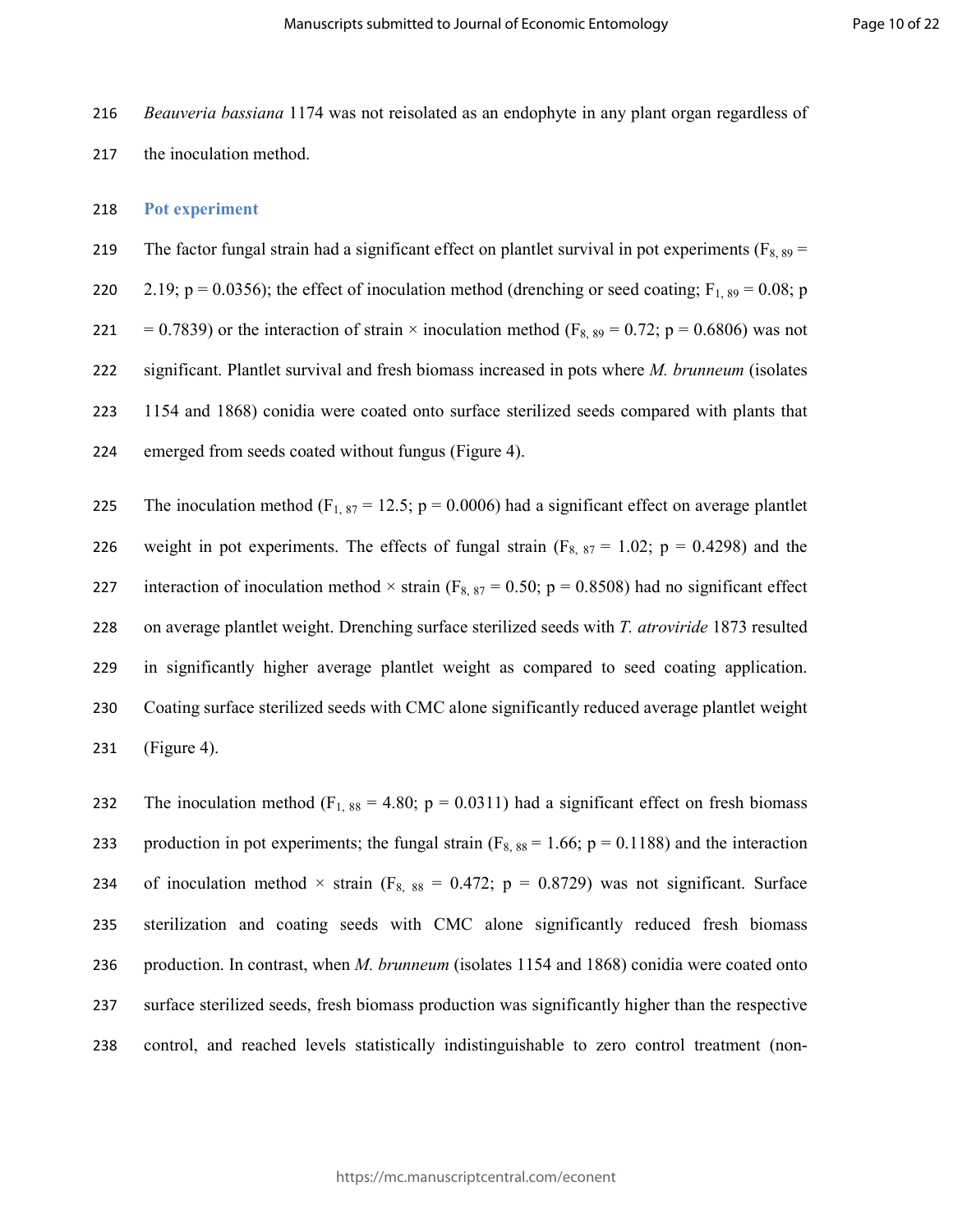- coated, non-surface sterilized seeds). Seed surface sterilization did not have a significant effect on plantlet survival, average plantlet weight or fresh biomass production (Figure 4).
- 

# **Discussion**

The entomopathogenic fungi (EPF) and other fungal isolates tested in the present study were pathogenic to CRF eggs or larvae, as demonstrated previously (Razinger et al., 2014a, b). Additionally, the investigated unformulated fungal taxa could form root associations under controlled laboratory conditions in autoclaved substrate, i.e., they were rhizosphere competent to cauliflower roots as per definitions set by Hu and Leger (2002) and Pava-Ripoll et al. (2011), which may make them suitable biological control agents against soil borne pests, if the virulence of the fungi were not reduced by growing on the plant substrate. Colonizing the rhizosphere, they might have multiple roles in protecting plants from pests and diseases and at the same time promoting plant growth (Vega et al. 2009).

The EPF regularly produced abundant sporulating mycelial outgrowth on CRF eggs and larvae, whereas in the case of *Clonostachys solani* and *Trichoderma* spp. this was not observed. The best performing EPF isolates caused CRF mortality on par with the reference biocontrol agent Naturalis and in range with several other EPF tested against CRF (Vänninen et al. 1999, Chandler and Davidson 2005, Myrand et al. 2015) or the onion maggot *Delia antiqua* (Davidson and Chandler 2005). Additionally, the *M. brunneum* isolates (1154 and 1868) exhibited plant growth promoting effects, highlighting their potential as multi-faceted biocontrol agents.

The EPF and *C. solani* were only sporadically reisolated from within plant tissue as endophytes. *Trichoderma* spp. isolates on the other hand were continuously reisolated from within healthy plant tissue and were even able to colonize aboveground plant organs after application by drenching or seed coating. While the genera *Beauveria* and *Clonostachys* are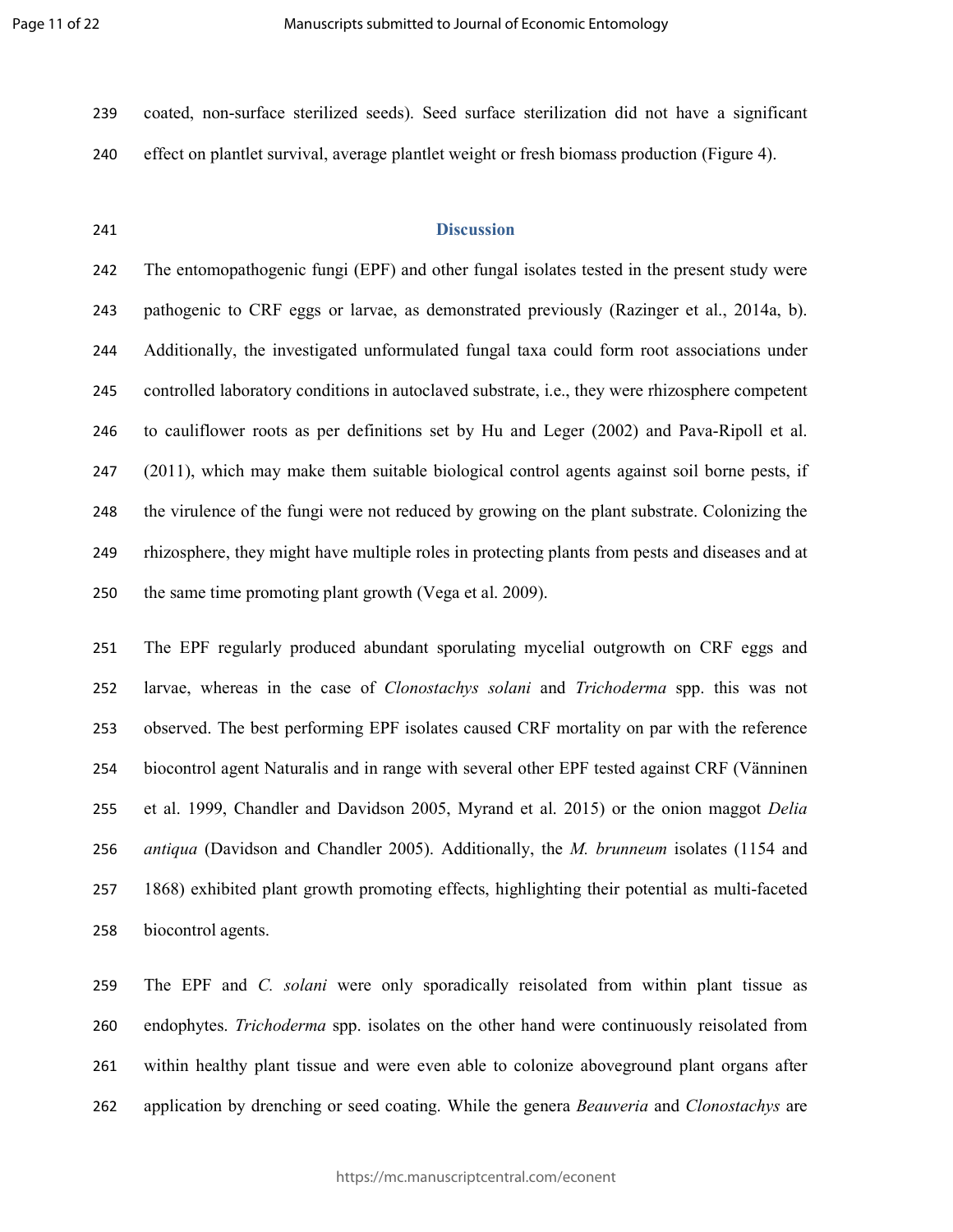not mentioned as common brassica endophytes, *Metarhizium* and *Trichoderma* are (Card et al. 2015). This may indicate that our *Metarhizium* isolates did not possess the traits needed to form an endophytic relationship with cauliflower plantlets.

A relatively small assortment of fungal isolates exhibited a high variation in rhizosphere competence and endophytism in the laboratory experiments performed with sterilized seeds in sterile substrate. It might be possible that the different tested fungi have a different capacity of cauliflower rhizodeposits utilization and tissue penetration, or that they are differentially susceptible to or able to degrade brassica glucosinolates (Vänninen et al. 1999, Klingen et al. 2002). It would be expected that EPF and other fungi would benefit from rhizosphere exudation, provided they were adapted to soil environments and to the rhizosphere conditions of a specific crop (Pava-Ripoll et al. 2011). Vice versa, the plants would benefit from such a mutualism with rhizosphere competent insect pathogens (Hu and Leger 2002, Vega et al. 2009, Johnson and Rasmann 2015, Steinwender et al. 2015). We suggest that the first phase of a fungus-based biological control strategy against soil pests should focus on obtaining isolates well adapted to the crop's specific soil and rhizosphere conditions, potentially even showing plant growth stimulating effects. Next, the isolates would be evaluated for their virulence and pathogenicity to the target pest. This would improve the success probability of such biocontrol attempts, as well as reduce inoculum used and therefore minimize unwanted environmental and non-target effects.

The evaluation of different fungal application methods revealed that placing sporulating agar plugs below germinating seeds resulted in higher rhizoplane colonization, as well as improved plantlet survival, compared to seed coating procedure. Similarly, a significantly higher endophytic colonization was observed in plantlets growing above *Trichoderma* spp. sporulating agar plugs. Significant effects of different application methods of biologicals on the success of vine weevil biocontrol were published by Ansari and Butt (2012). Successful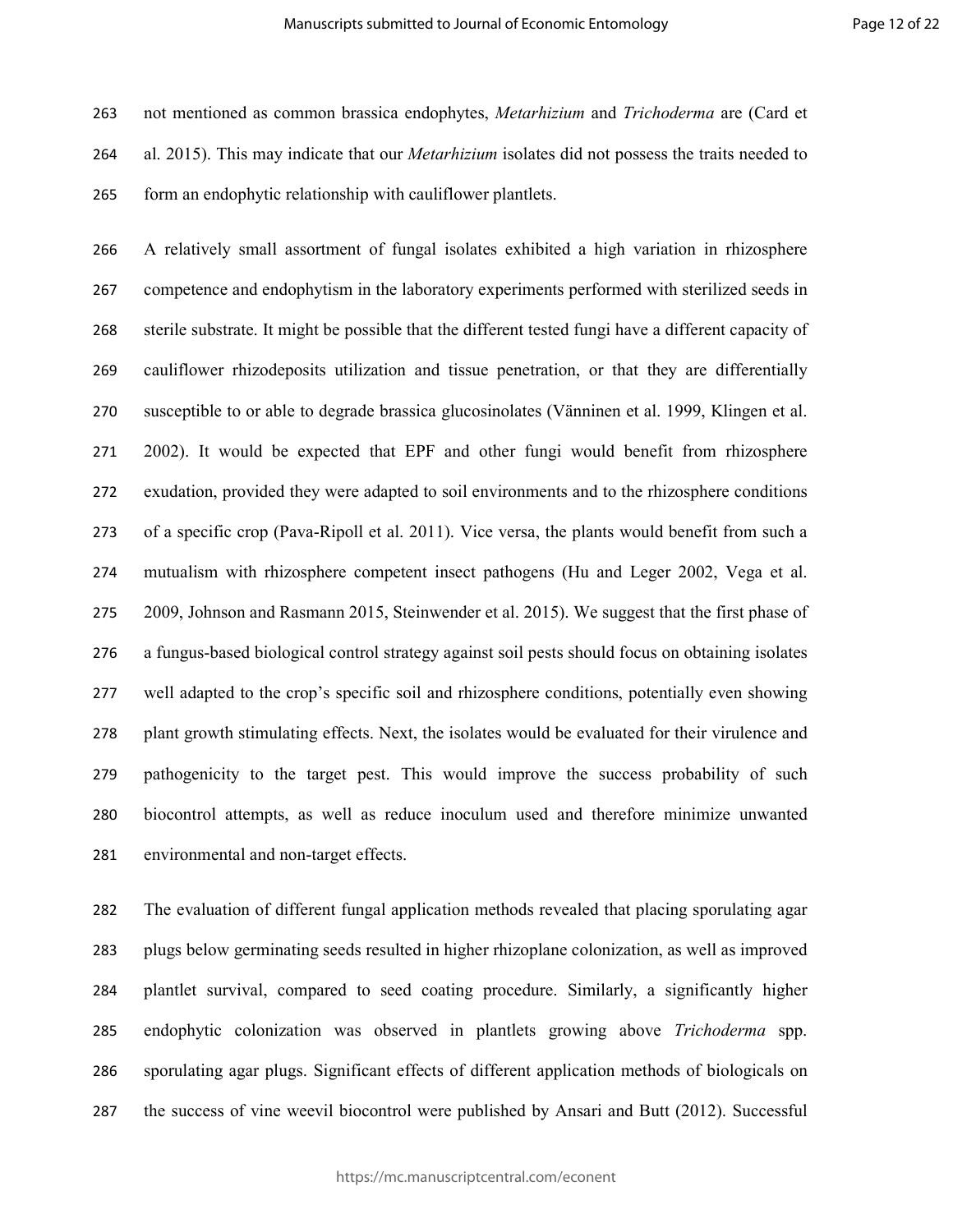seed coating application of *M. robertsii* or *M. brunneum* onto wheat seeds, whose roots were later found to be carrying enough conidia to cause significant mortality of *Tenebrio molitor* larvae were reported by Keyser et al. (2014). Likewise, the coating of *M. pingshaense* conidia onto maize kernels resulted in making maize roots pathogenic to the white grub *Anomala cincta* (Peña-Peña et al. 2015). Indeed, if the fungi were applied as a seed treatment and could infect soil pests, such a biological control strategy would be both easier and more economical than inundative delivery of inoculum (Peña-Peña et al. 2015).

# **Conclusions**

A high variation of rhizosphere competence to cauliflower roots and significant effects of fungal delivery methods was revealed. This indicates several opportunities of future research, namely searching for CRF-pathogenic fungal isolates with a high rhizosphere competence and collaboration with formulation specialists focusing on improving fungal delivery methods which would provide constant colonization pressure and improve persistence of fungal inoculi on plant roots. In addition, fungi other than solely EPF genera might be considered when investigating such biocontrol strategies.

# **Acknowledgements**

We thank Dr. Anne Marie Cortesero, for providing initial *D. radicum* pupae, Dr. Martin Hommes, for his valuable advice on *D. radicum* rearing, and Ursula Löffel, Thomas Hufschmid, Nora Müller, Tobias Hofmann, for their laboratory assistance. This article reports the results of research only. Mention of trade names or commercial products in this publication is solely for the purpose of providing specific information and does not imply recommendation or endorsement by Agricultural Institute of Slovenia or Zurich University of Applied Sciences. The research was partly funded by FP7 Project CropSustaIn (grant FP7-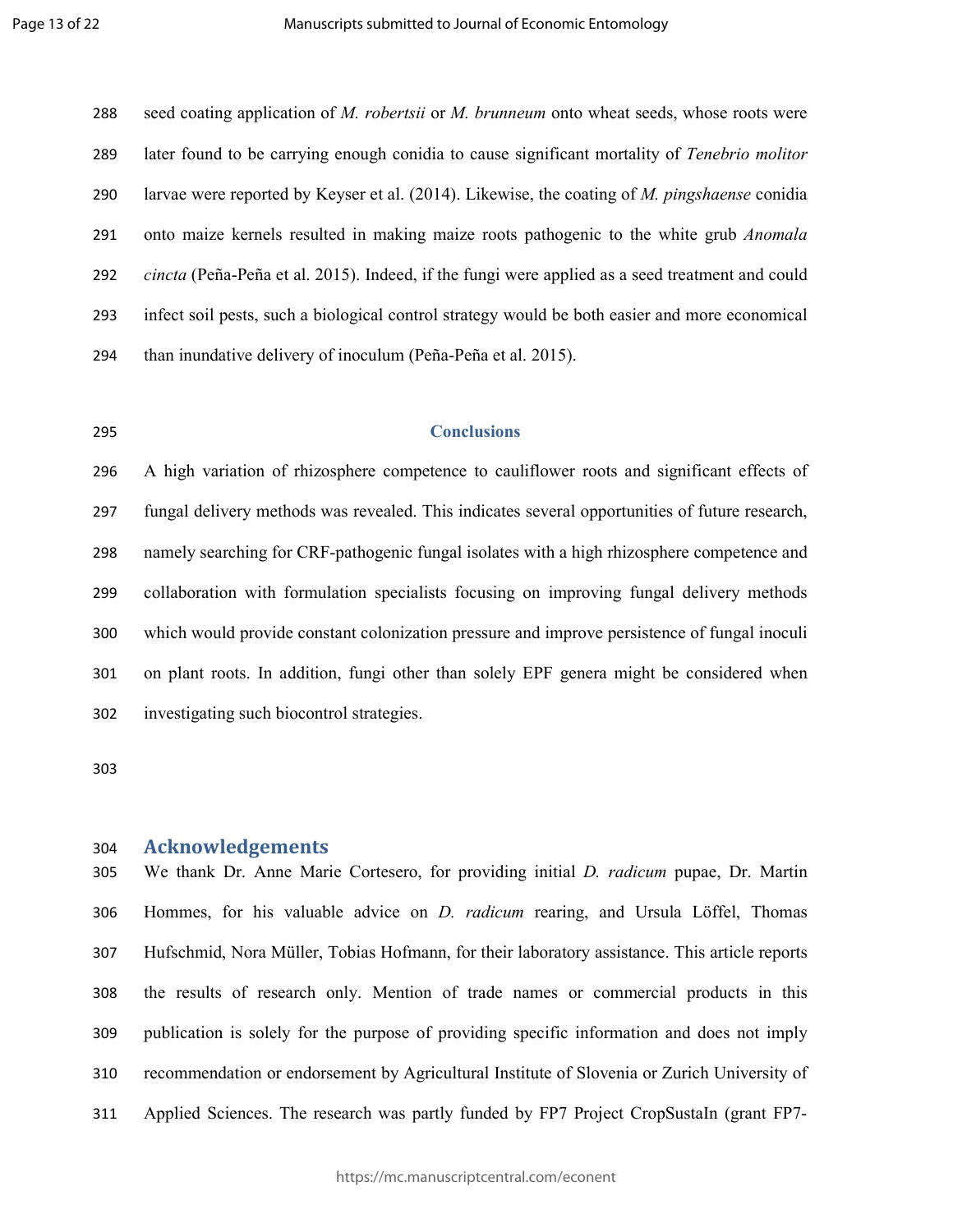- REGPOT-CT2012-316205), H2020-WIDESPREAD project SLO-ACE (grant 763665) Sciex-
- 313 NMS<sup>ch</sup> scholarship to J. Razinger (project Code 11.090, acronym RhizoShield), COST Action
- FA1405 Crop Arthropod Microbe Interactions, and grant P4-0072 (Agrobiodiversity program
- group) from the Slovenian Research Agency (ARRS).

# **References cited**

- **Abbott, W. S. 1925**. A Method of Computing the Effectiveness of an Insecticide. J. Econ. Entomol. 18: 265–267.
- **Ansari, M. A., and T. M. Butt**. **2012**. Influence of the application methods and doses on the susceptibility of black vine weevil larvae Otiorhynchus sulcatus to Metarhizium anisopliae in field-grown strawberries. BioControl. 58: 257–267.
- **Bligaard, J. 1999**. Damage thresholds for cabbage root fly Delia radicum (L.) in cauliflower assessed from pot experiments. Acta Agric. Scand. Sect. B-Soil Plant Sci. 49: 57–64.
- **Bruck, D. J., J. E. Snelling, A. J. Dreves, and S. T. Jaronski**. **2005**. Laboratory bioassays of entomopathogenic fungi for control of Delia radicum (L.) larvae. J. Invertebr. Pathol. 89: 179–183.
- **Card, S. D., D. E. Hume, D. Roodi, C. R. McGill, J. P. Millner, and R. D. Johnson**. **2015**. Beneficial endophytic microorganisms of Brassica – A review. Biol. Control. 90: 102– 112.
- **Chandler, D., and G. Davidson**. **2005**. Evaluation of entomopathogenic fungus Metarhizium anisopliae against soil-dwelling stages of cabbage maggot (Diptera: Anthomyiidae) in glasshouse and field experiments and effect of fungicides on fungal activity. J. Econ. Entomol. 98: 1856–62.
- **Cotes, B., L. M. Rännbäck, M. Björkman, H. R. Norli, N. V. Meyling, B. Rämert, and P. Anderson**. **2015**. Habitat selection of a parasitoid mediated by volatiles informing on host and intraguild predator densities. Oecologia. 179: 151–162.
- **Davidson, G., and D. Chandler**. **2005**. Laboratory evaluation of entomopathogenic fungi against larvae and adults of onion maggot (Diptera: Anthomyiidae). J. Econ. Entomol. 98: 1848–1855.
- **Dosdall, L. M., a. Good, B. a. Keddie, U. Ekuere, and G. Stringam**. **2000**. Identification and evaluation of root maggot (Delia spp.) (Diptera: Anthomyiidae) resistance within Brassicaceae. Crop Prot. 19: 247–253.
- **Dosdall, L. M., M. J. Herbut, N. T. Cowle, T. M. Micklich, A. E. Centre, P. O. Bag, C. Tgc, and R. June**. **1996**. The effect of seeding date and plant density on infestations of 346 root maggols , Delia spp . ( Diptera : Anthomyiid  $? \epsilon$  ), in canola.
- **European Parliament**. **2009**. Regulation 1107/2009 of the European Parliament and of the Council. http://eur-lex.europa.eu/legal-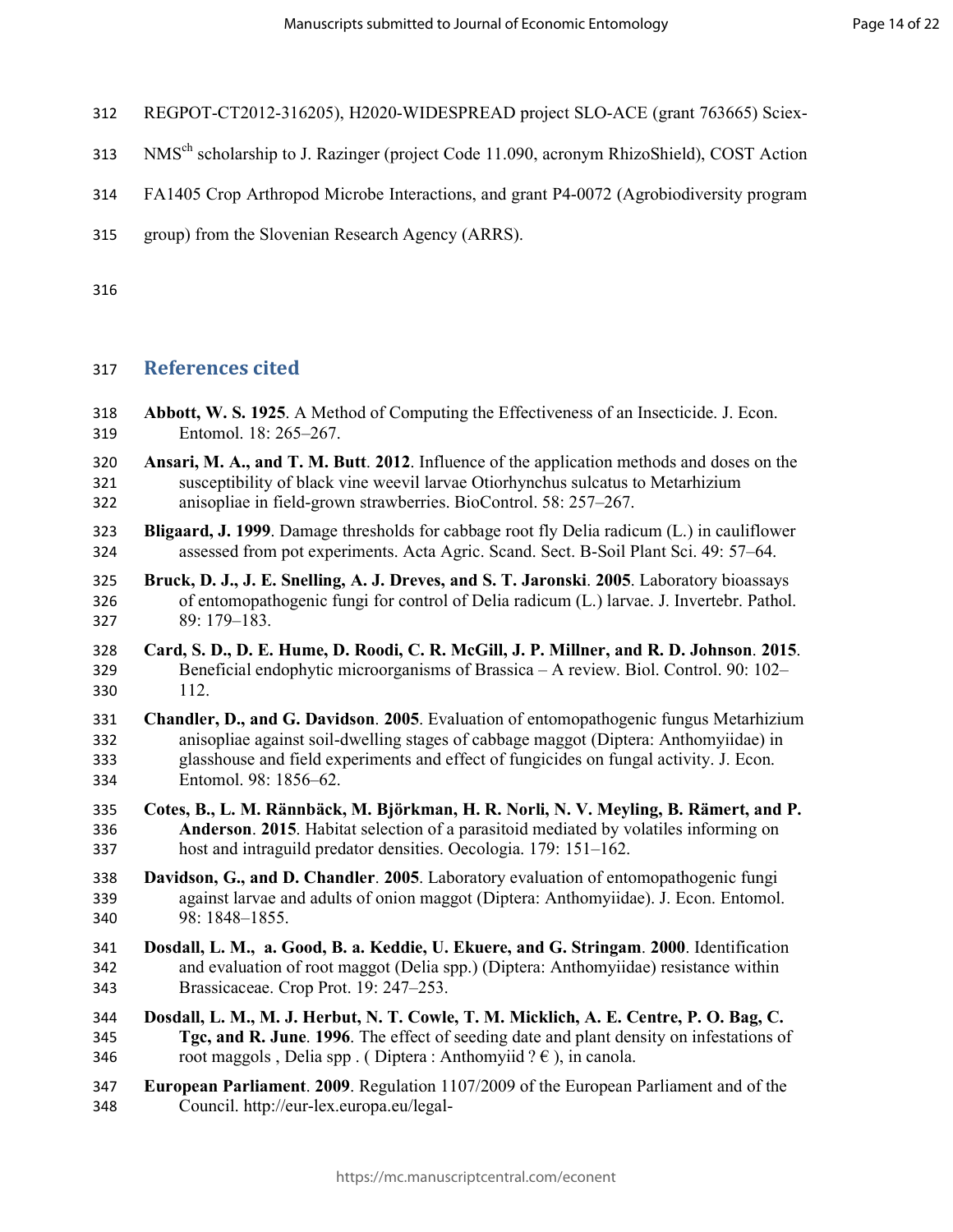| 349 | content/EN/TXT/PDF/?uri=CELEX:32009R1107&from=EN (18/12/2017).                              |
|-----|---------------------------------------------------------------------------------------------|
| 350 | Ferry, A., S. Le Tron, S. Dugravot, and A. M. Cortesero. 2009. Field evaluation of the      |
| 351 | combined deterrent and attractive effects of dimethyl disulfide on Delia radicum and its    |
| 352 | natural enemies. Biol. Control. 49: 219-226.                                                |
| 353 | Finch, S. 1993. Integrated pest-management of the cabbage root fly and the carrot fly. Crop |
| 354 | Prot. 12: 423-430.                                                                          |
| 355 | Herbst, M., J. Razinger, K. Ugrinović, M. Škof, H.-J. Schroers, M. Hommes, and H.-M.        |
| 356 | Poehling. 2017. Evaluation of low risk methods for managing Delia radicum, cabbage          |
| 357 | root fly, in broccoli production. Crop Prot. 96: 273–280.                                   |
| 358 | Hu, G., and R. J. S. Leger. 2002. Field Studies Using a Recombinant Mycoinsecticide (       |
| 359 | Metarhizium anisopliae ) Reveal that It Is Rhizosphere Competent Field Studies Using a      |
| 360 | Recombinant Mycoinsecticide (Metarhizium anisopliae) Reveal that It Is Rhizosphere          |
| 361 | Competent. Society. 68: 6383-6387.                                                          |
| 362 | Hummel, J. D., L. M. Dosdall, G. W. Clayton, K. N. Harker, and J. T.                        |
| 363 | O' Donovan. 2010. Responses of the parasitoids of Delia radicum (Diptera:                   |
| 364 | Anthomyiidae) to the vegetational diversity of intercrops. Biol. Control. 55: 151-158.      |
| 365 | Johnson, S. N., and S. Rasmann. 2015. Root-Feeding Insects and Their Interactions with      |
| 366 | Organisms in the Rhizosphere. Annu. Rev. Entomol. 60: 517–535.                              |
| 367 | Joseph, S. V., and J. Zarate. 2015. Comparing efficacy of insecticides against cabbage      |
| 368 | maggot (Diptera: Anthomyiidae) in the laboratory. Crop Prot. 77: 148-156.                   |
| 369 | Keyser, C. A., K. Thorup-Kristensen, and N. V. Meyling. 2014. Metarhizium seed              |
| 370 | treatment mediates fungal dispersal via roots and induces infections in insects. Fungal     |
| 371 | Ecol. 11: 122-131.                                                                          |
| 372 | Klingen, I., A. Hajek, R. Meadow, and J. A. A. Renwick. 2002. Effect of brassicaceous       |
| 373 | plants on the survival and infectivity of insect pathogenic fungi. BioControl. 47: 411-     |
| 374 | 425.                                                                                        |
| 375 | Motulsky, H. 1995. Intuitive biostatistics. Oxford University Press, Oxford.                |
| 376 | Mukerji, M. K. 1971. Major factors in survival of the immature stages of Hylemya brassicae  |
| 377 | (Diptera: Anthomyiidae) on cabbage. Can. Entomol. 103: 717–728.                             |
| 378 | Myrand, V., J. P. Buffet, and C. Guertin. 2015. Susceptibility of Cabbage Maggot Larvae     |
| 379 | (Diptera: Anthomyiidae) to Hypocreales Entomopathogenic Fungi. J. Econ. Entomol.            |
| 380 | $108:34-44.$                                                                                |
| 381 | Nawrocka, B. 1996. The use of a non-woven polypropylene fleece and polythene nets for       |
| 382 | protecting cabbage and carrot crops from attacks by pest Diptera. OILB/SROP Bull. 19:       |
| 383 | $195 - 199.$                                                                                |
| 384 | Pava-Ripoll, M., C. Angelini, W. Fang, S. Wang, F. J. Posada, and R. St Leger. 2011.        |
| 385 | The rhizosphere-competent entomopathogen Metarhizium anisopliae expresses a specific        |
| 386 | subset of genes in plant root exudates. Microbiology. 157: 47–55.                           |
| 387 | Peña-Peña, A. J., M. T. Santillán-Galicia, J. Hernández-López, and A. W. Guzmán-            |
| 388 | Franco. 2015. Metarhizium pingshaense applied as a seed treatment induces fungal            |
| 389 | infection in larvae of the white grub Anomala cincta. J. Invertebr. Pathol. 130: 9–12.      |
| 390 | Rännbäck, L.-M., B. Cotes, P. Anderson, B. Rämert, and N. V. Meyling. 2015. Mortality       |
| 391 | risk from entomopathogenic fungi affects oviposition behavior in the parasitoid wasp        |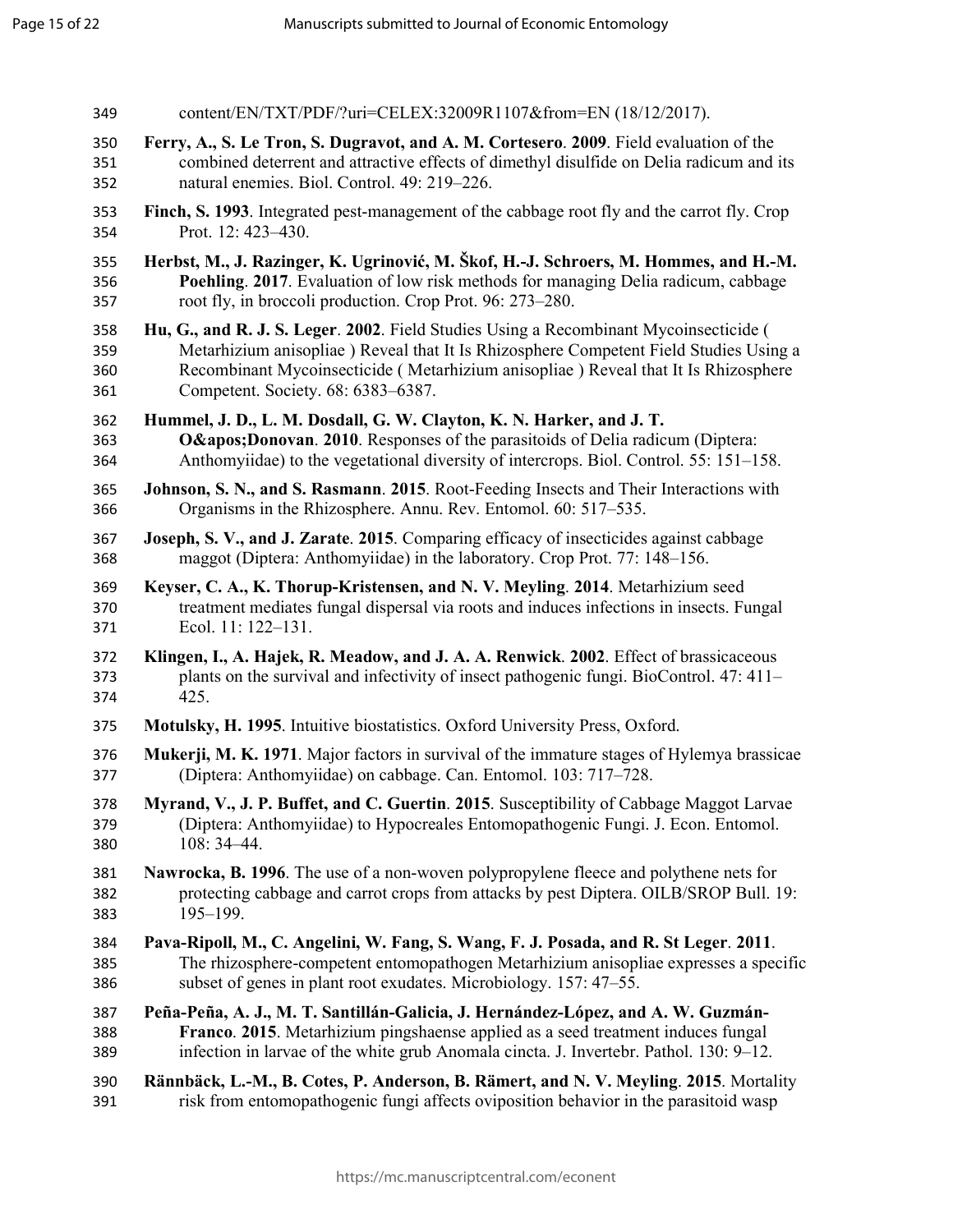| 392 | Trybliographa rapae. J. Invertebr. Pathol. 124: 78–86.                                    |
|-----|-------------------------------------------------------------------------------------------|
| 393 | Razinger, J., M. Lutz, H.-J. Schroers, G. Urek, and J. Grunder. 2014a. Evaluation of      |
| 394 | Insect Associated and Plant Growth Promoting Fungi in the Control of Cabbage Root         |
| 395 | Flies. J. Econ. Entomol. 107: 1348–1354.                                                  |
| 396 | Razinger, J., M. Lutz, H. J. Schroers, M. Palmisano, C. Wohler, G. Urek, and J.           |
| 397 | Grunder. 2014b. Direct plantlet inoculation with soil or insect-associated fungi may      |
| 398 | control cabbage root fly maggots. J. Invertebr. Pathol. 120: 59–66.                       |
| 399 | Razinger, J., M. Žerjav, M. Zemljič-Urbančič, Š. Modic, M. Lutz, H. J. Schroers, J.       |
| 400 | Grunder, S. Fellous, and G. Urek. 2017. Comparison of cauliflower-insect-fungus           |
| 401 | interactions and pesticides for cabbage root fly control. Insect Sci. 24: 1057-1064.      |
| 402 | Reddy, G. V. 2011. Comparative effect of integrated pest management and farmers' standard |
| 403 | pest control practice for managing insect pests on cabbage (Brassica spp.). Pest Manag.   |
| 404 | Sci. 67: 980-985.                                                                         |
| 405 | Städler, E., and R. Schöni. 1990. Oviposition behavior of the cabbage root fly, Delia     |
| 406 | radicum (L.), influenced by host plant extracts. J. Insect Behav. 3: 195–209.             |
| 407 | Steinwender, B. M., J. Enkerli, F. Widmer, J. Eilenberg, H. L. Kristensen, M. J.          |
| 408 | Bidochka, and N. V. Meyling. 2015. Root isolations of Metarhizium spp. from crops         |
| 409 | reflect diversity in the soil and indicate no plant specificity. J. Invertebr. Pathol.    |
| 410 | Strasser, H., A. Forer, and F. Schinner. 1997. Development of media for the selective     |
| 411 | isolation and maintenance of virulence of Beauveria brongniartii, pp. 125–130. In T.A.    |
| 412 | Jackson T.R. Glare (Eds), Proc. 3rd Int. Work. Microb. Control Soil Dwell. Pests, Febr.   |
| 413 | 21–23, 1996. AgResearch Lincoln, New Zealand.                                             |
| 414 | Straub, R. W. 1988. Suppression of Cabbage Root Maggot (Diptera: Anthomyiidae) Damage     |
| 415 | to Cruciferous Transplants by Incorporation of Granular Insecticide into Potting Soil. J. |
| 416 | Econ. Entomol. 81: 578-581.                                                               |
| 417 | Thomas, M. B., and A. F. Read. 2007. Can fungal biopesticides control malaria? Nat. Rev.  |
| 418 | Microbiol. 5: 377-383.                                                                    |
| 419 | Toledo, J., S. E. Campos, S. Flores, P. Liedo, J. F. Barrera, A. Villaseñior, and P.      |
| 420 | Montoya. 2007. Horizontal transmission of Beauveria bassiana in Anastrepha ludens         |
| 421 | (Diptera: Tephritidae) under laboratory and field cage conditions. J. Econ. Entomol. 100: |
| 422 | 291–297.                                                                                  |
| 423 | Vänninen, I., H. Hokkanen, and J. Tyni-Juslin. 1999. Attempts to control cabbage root     |
| 424 | flies Delia radicum L. and Delia floralis (Fall,) (Dipt., Anthomyiidae) with              |
| 425 | entomopathogenic fungi: Laboratory and greenhouse tests. J. Appl. Entomol. 123: 107-      |
| 426 | 113.                                                                                      |
| 427 | Vega, F. E., M. S. Goettel, M. Blackwell, D. Chandler, M. A. Jackson, S. Keller, M.       |
| 428 | Koike, N. K. Maniania, A. Monzón, B. H. Ownley, J. K. Pell, D. E. N. Rangel, and          |
| 429 | H. E. Roy. 2009. Fungal entomopathogens: new insights on their ecology. Fungal Ecol.      |
| 430 | $2:149-159.$                                                                              |
| 431 | Williams, J., J. M. Clarkson, P. R. Mills, and R. M. Cooper. 2003. A Selective Medium     |
| 432 | for Quantitative Reisolation of Trichoderma harzianum from Agaricus bisporus              |
| 433 | Compost. Appl. Environ. Microbiol. 69: 4190-4191.                                         |
| 434 |                                                                                           |
| 435 |                                                                                           |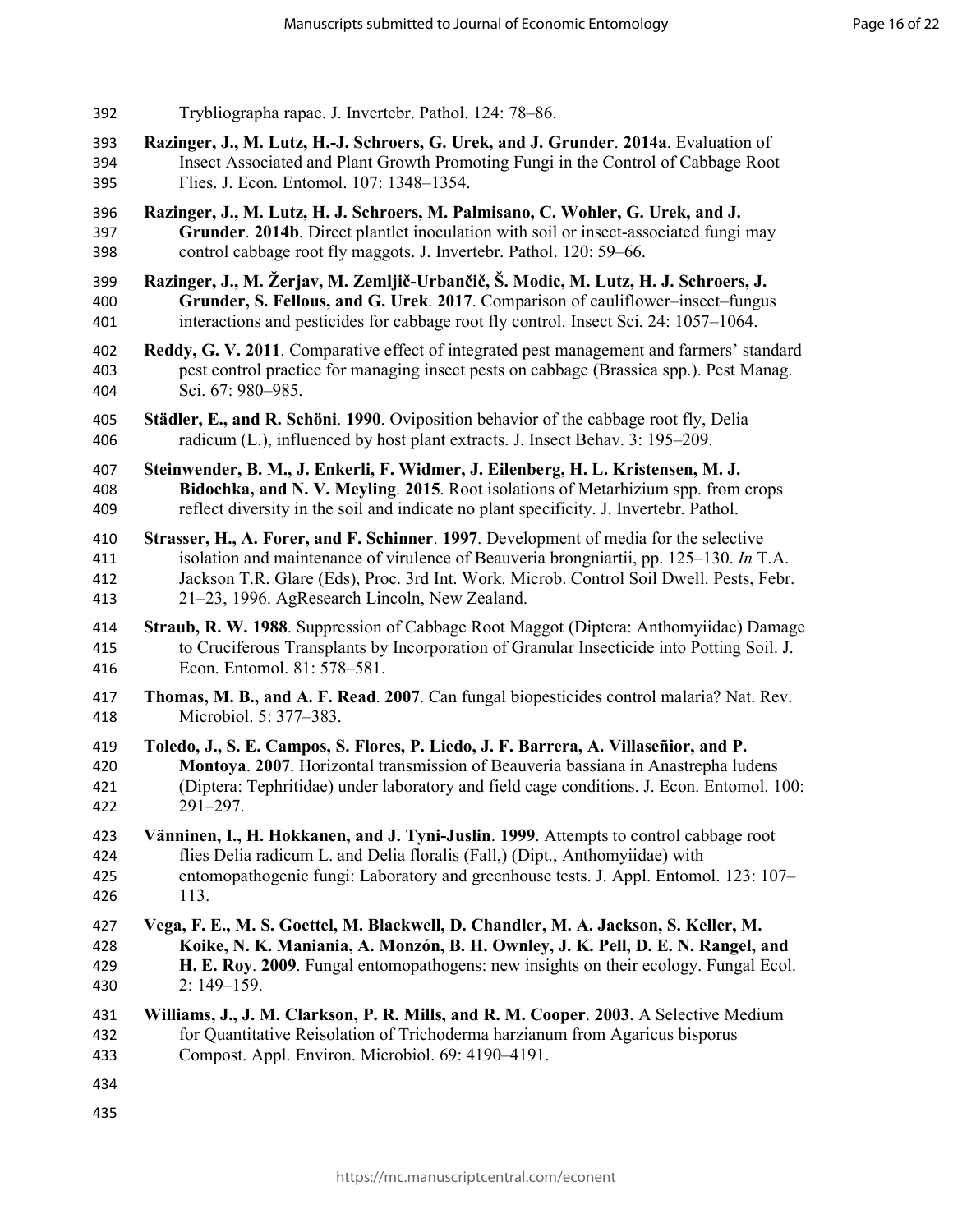| 436<br>437 | <b>Figure and table legends</b>                                                                                 |
|------------|-----------------------------------------------------------------------------------------------------------------|
| 438        | Figure 1: Mortality of CRF treated with various fungi and three commercial products in in vitro                 |
| 439        | bioassays. The experiments were evaluated 14 d after infection to determine the number of surviving             |
| 440        | larvae. Asterisks denote significant difference from the control ( $P < 0.05$ ). Data presented are means $\pm$ |
| 441        | standard error. Naturalis - commercial product based on Beauveria bassiana ATCC 74040; Delfin -                 |
| 442        | commercial product based on Bacillus thuringiensis var. kurstaki; Marshal - commercial insecticide based        |
| 443        | on carbosulfan.                                                                                                 |
| 444        |                                                                                                                 |
| 445        | Figure 2: The fraction of surviving plantlets in multi-well plate experiments. Inoculation was performed        |
| 446        | by placing sporulating agar plugs beneath germinating seeds (Plugs), or by coating the conidia onto             |
| 447        | surface sterilized seeds (Seed coating). Data presented are means $\pm$ SE.                                     |
| 448        |                                                                                                                 |
| 449        | Figure 3: Rhizoplane colonization of the plantlets in multi-well experiments, expressed as the fraction of      |
| 450        | infected root pieces. Inoculation was performed by placing sporulating agar plugs beneath germinating           |
| 451        | seeds (Plugs), or by coating the conidia onto surface sterilized seeds (Seed coating). Data presented are       |
| 452        | means $\pm$ SE. Bars marked with different lower-case letters are significantly different at P <0.05.           |
| 453        |                                                                                                                 |
| 454        | Figure 4: Effect of fungal strain and inoculation method on plantlet survival, average plantlet weight and      |
| 455        | fresh biomass production. Inoculation was performed by drenching the growing substratum with conidial           |
| 456        | suspensions (Drenching) or by coating the conidia onto seeds (Seed coating). Data presented are means $\pm$     |
| 457        | SE. Bars not sharing the same lower-case letters are significantly different, whereas bars without lower-       |
| 458        | case letters are statistically indistinguishable. Asterisks (*) denote significant difference from the          |
| 459        | respective negative controls (P < 0.05). Cauliflower seeds used in the Zero control treatment were neither      |
| 460        | surface sterilized nor drenched, nor coated with conidia.                                                       |
| 461        |                                                                                                                 |
| 462        | Table 1: Effect of fungal strain and inoculation method on endophytic tissue colonization in different          |
| 463        | plant organs. Inoculation was performed by placing sporulating agar plugs beneath germinating seeds             |
| 464        | (Plugs), or by coating the conidia onto surface sterilized seeds (Coating). Data presented are mean             |
| 465        | percentages of infected plant tissue pieces $\pm$ SE. Values marked with different lower-case letters are       |
|            |                                                                                                                 |

**significantly different at P < 0.05.**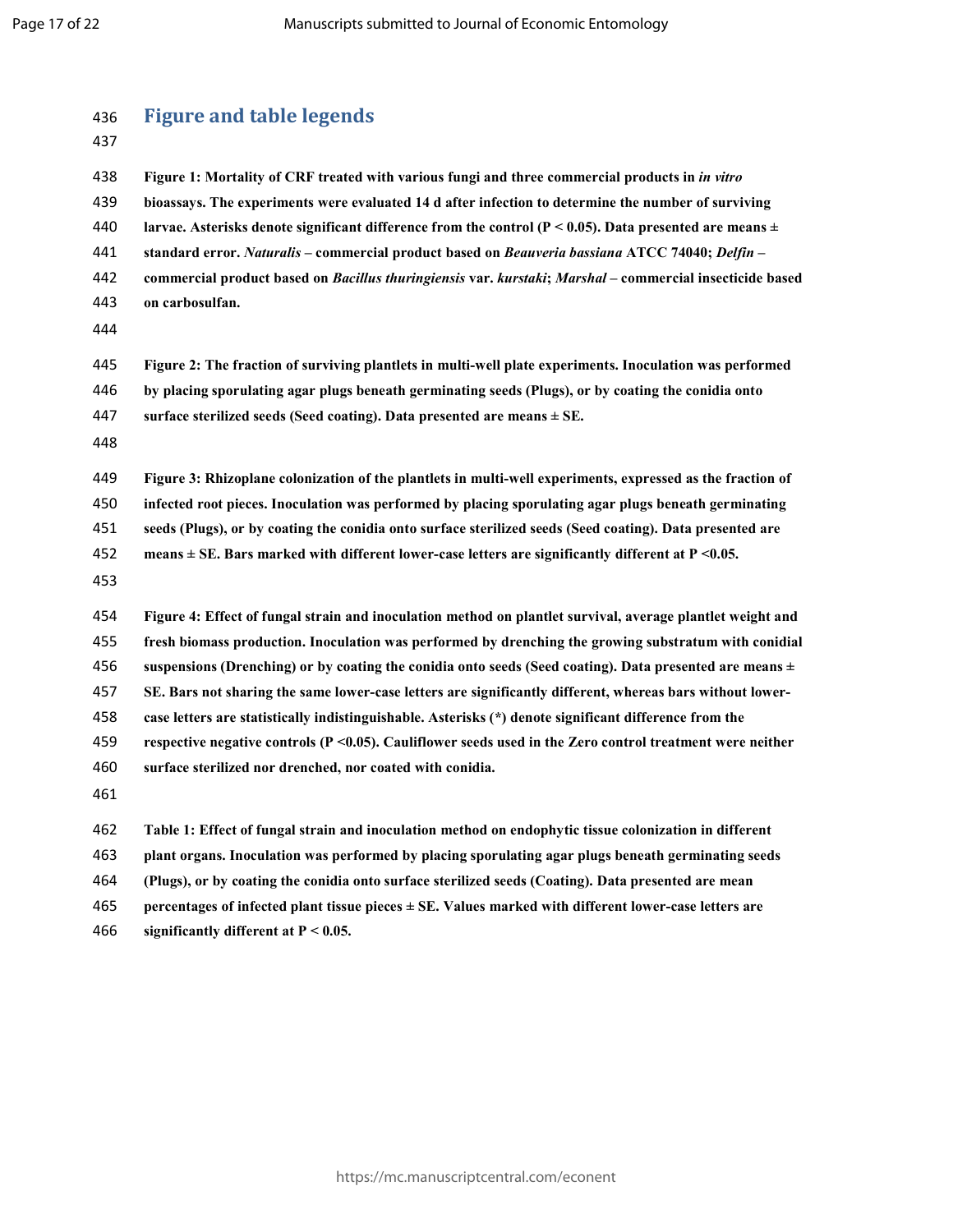

Figure 1: Mortality of CRF treated with various fungi and three commercial products in in vitro bioassays. The experiments were evaluated 14 d after infection to determine the number of surviving larvae. Asterisks denote significant difference from the control ( $P < 0.05$ ). Data presented are means  $\pm$  standard error. Naturalis – commercial product based on Beauveria bassiana ATCC 74040; Delfin – commercial product based on Bacillus thuringiensis var. kurstaki; Marshal – commercial insecticide based on carbosulfan.

93x86mm (300 x 300 DPI)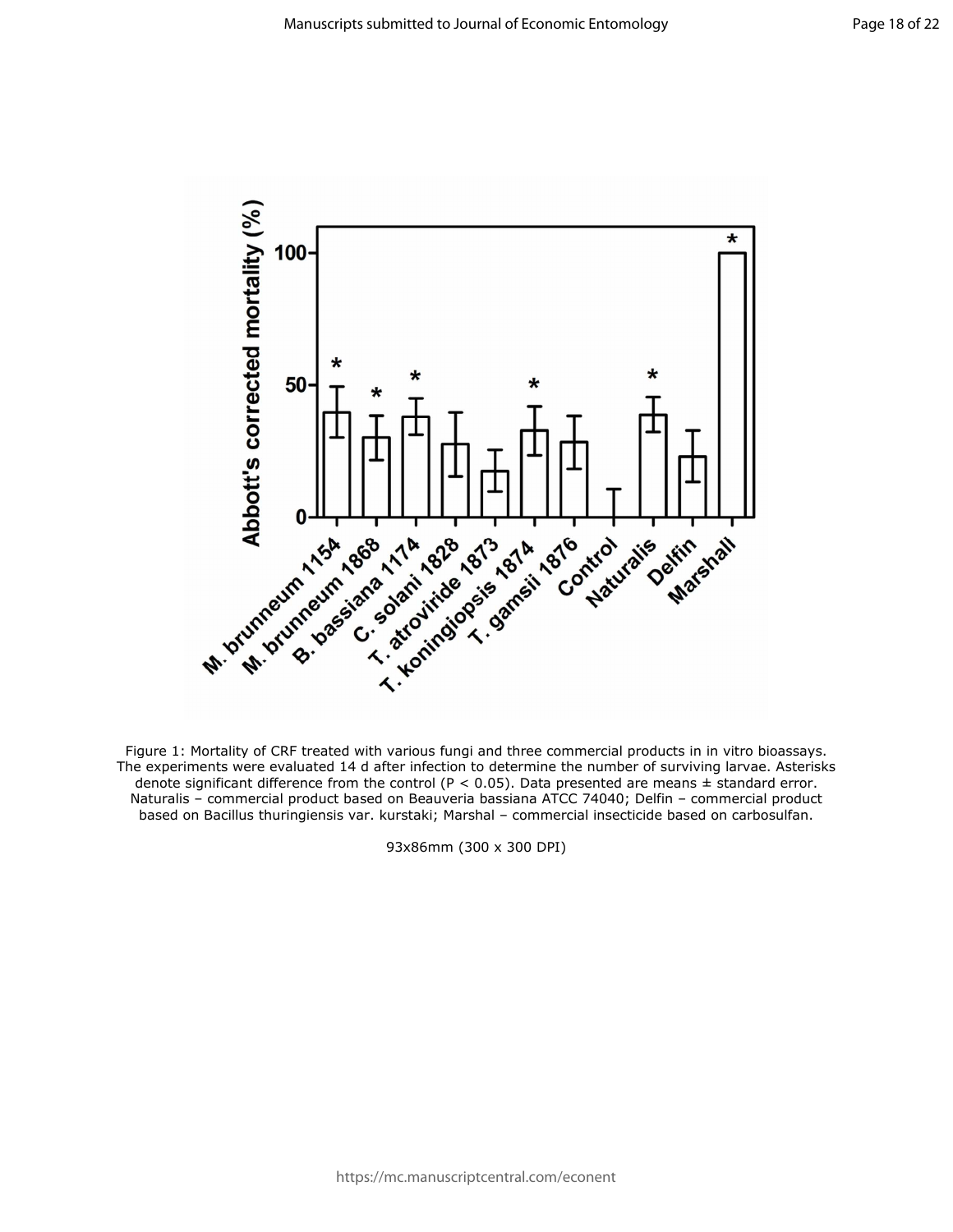

Figure 2: The fraction of surviving plantlets in multi-well plate experiments. Inoculation was performed by placing sporulating agar plugs beneath germinating seeds (Plugs), or by coating the conidia onto surface sterilized seeds (Seed coating). Data presented are means  $\pm$  SE.

89x80mm (300 x 300 DPI)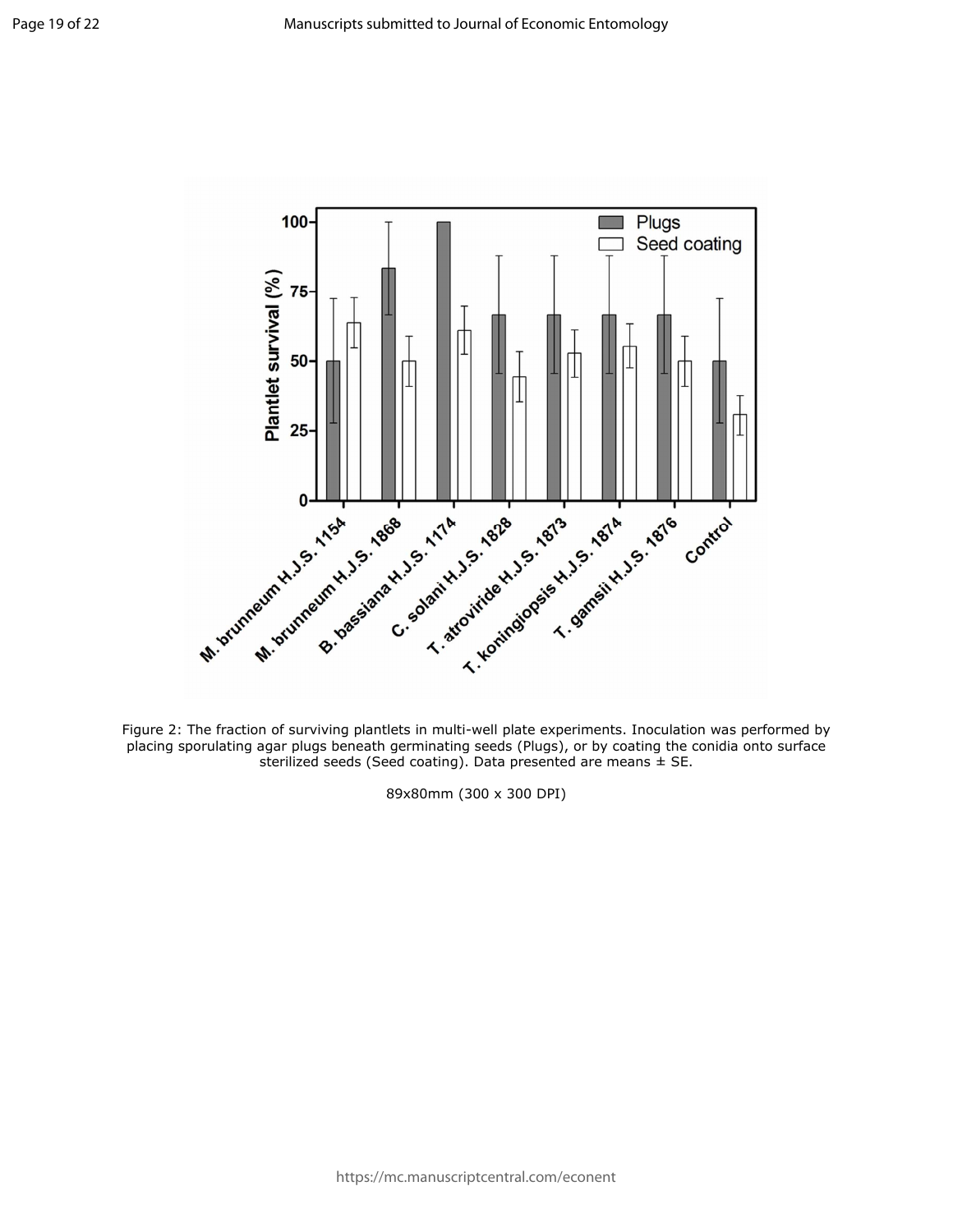

Figure 3: Rhizoplane colonization of the plantlets in multi-well experiments, expressed as the fraction of infected root pieces. Inoculation was performed by placing sporulating agar plugs beneath germinating seeds (Plugs), or by coating the conidia onto surface sterilized seeds (Seed coating). Data presented are means  $\pm$  SE. Bars marked with different lower-case letters are significantly different at P <0.05.

89x80mm (300 x 300 DPI)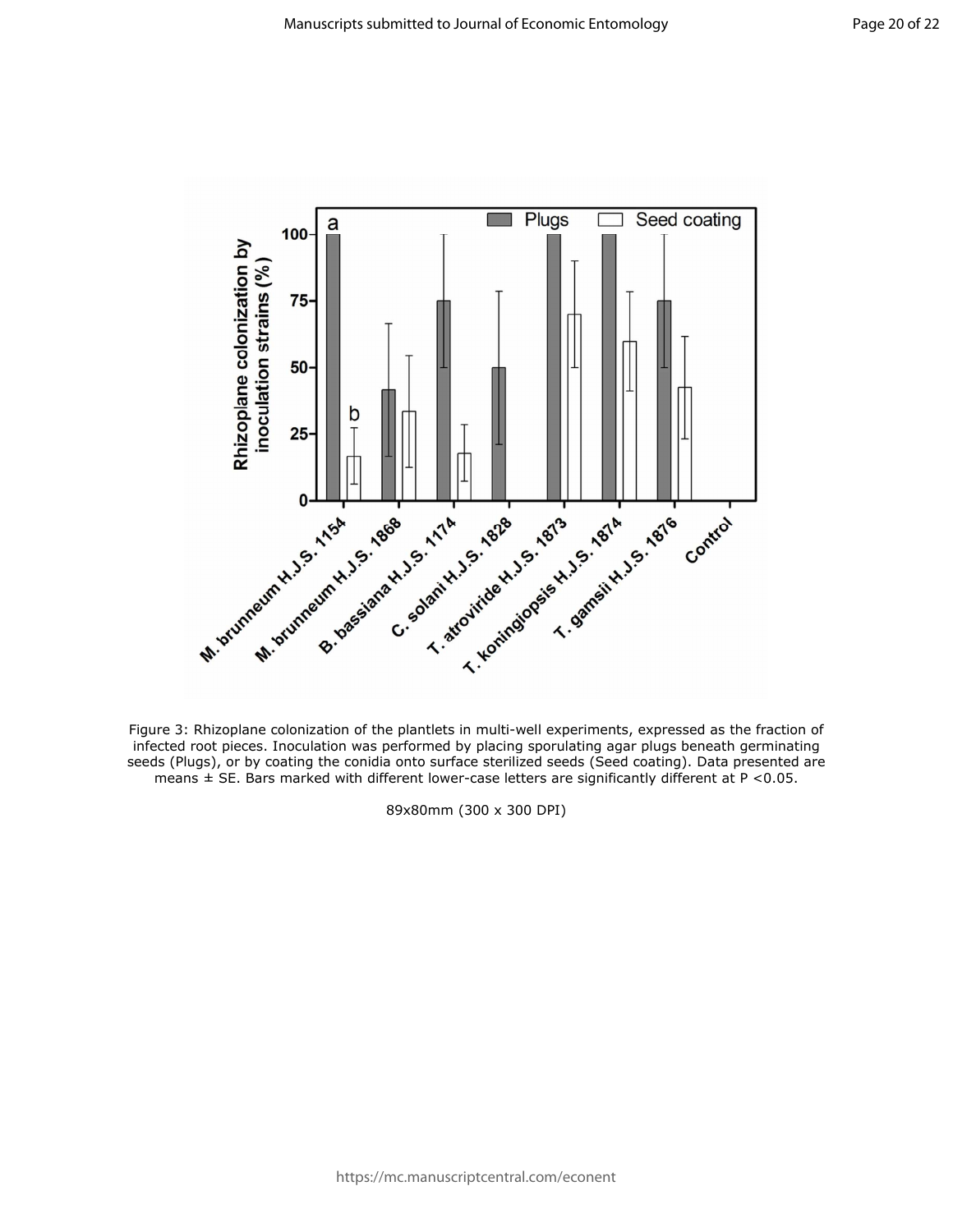**Table 1: Effect of fungal strain and inoculation method on endophytic tissue colonization in different plant organs. Inoculation was performed by placing sporulating agar plugs beneath germinating seeds (Plugs), or by coating the conidia onto surface sterilized seeds (Coating). Data presented are mean percentages of infected plant tissue pieces ± SE. Values marked with different lower-case letters are significantly different at P < 0.05.** 

| Plant organ                   | <b>Root</b>                       |                 | <b>Stem</b>                  |                                     | Leaf                              |                                     |  |  |  |
|-------------------------------|-----------------------------------|-----------------|------------------------------|-------------------------------------|-----------------------------------|-------------------------------------|--|--|--|
| Inoculation method            | Plugs                             | Coating         | Plug                         | Coating                             | Plug                              | Coating                             |  |  |  |
| M. brunneum 1154              | $0.0 + 0.0$                       | $0.0 + 0.0$     | $0.0 + 0.0$                  | $11.1 \pm 7.0$                      | $0.0 + 0.0$                       | $0.0 + 0.0$                         |  |  |  |
| M. brunneum 1868              | $0.0 + 0.0$                       | $0.0 + 0.0$     | $12.5 \pm 12.5$              | $0.0 + 0.0$                         | $12.5 \pm 12.5$                   | $5.6 \pm 5.6$                       |  |  |  |
| B. bassiana 1174              | $0.0 + 0.0$                       | $0.0 + 0.0$     | $0.0 + 0.0$                  | $0.0 + 0.0$                         | $0.0 + 0.0$                       | $0.0 + 0.0$                         |  |  |  |
| C. solani 1828                | $0.0 + 0.0$                       | $0.0 + 0.0$     | $0.0 + 0.0$                  | $26.7 \pm 12.5$                     | $0.0 \pm 0.0$                     | $0.0 + 0.0$                         |  |  |  |
| T. atroviride 1873            | $0.0 + 0.0$                       | $25.0 \pm 17.1$ |                              | $100.0 \pm 0.0$ a $23.6 \pm 15.0$ b |                                   | $87.5 \pm 12.5$ a $27.8 \pm 18.1$ b |  |  |  |
| T. koningiopsis 1874          | 50.0 $\pm$ 50.0 a 0.0 $\pm$ 0.0 b |                 | $50.0 \pm 20.4$              | $43.3 \pm 19.4$                     | $25.0 \pm 14.4$                   | $30.0 \pm 12.2$                     |  |  |  |
| T. gamsii 1876                | $83.3 \pm 16.7$ a 0.0 $\pm$ 0.0 b |                 |                              | $100.0 \pm 0.0$ a $25.0 \pm 17.1$ b | $87.5 \pm 12.5$ a 5.6 $\pm$ 5.6 b |                                     |  |  |  |
| Control                       | $0.0 + 0.0$                       | $0.0 + 0.0$     | $0.0 + 0.0$                  | $0.0 + 0.0$                         | $0.0 \pm 0.0$                     | $0.0 + 0.0$                         |  |  |  |
| <b>Statistical parameters</b> |                                   |                 |                              |                                     |                                   |                                     |  |  |  |
| Inoculation method            | $F_{1,52} = 8.08$ ; p=0.0064      |                 | $F_{1.60} = 8.96$ ; p=0.0040 |                                     | $F_{1,60}$ =14.83; p=0.0003       |                                     |  |  |  |
| Fungal strain                 | $F_{7.52} = 6.43$ ; p<0.0001      |                 | $F_{7.60}$ =12.31; p<0.0001  |                                     | $F_{7.60}$ =13.17; p<0.0001       |                                     |  |  |  |
| Interaction                   | $F_{7,52}$ =7.11; p<0.0001        |                 | $F_{7.60} = 6.43$ ; p<0.0001 |                                     | $F_{7.60} = 6.76$ ; p<0.0001      |                                     |  |  |  |